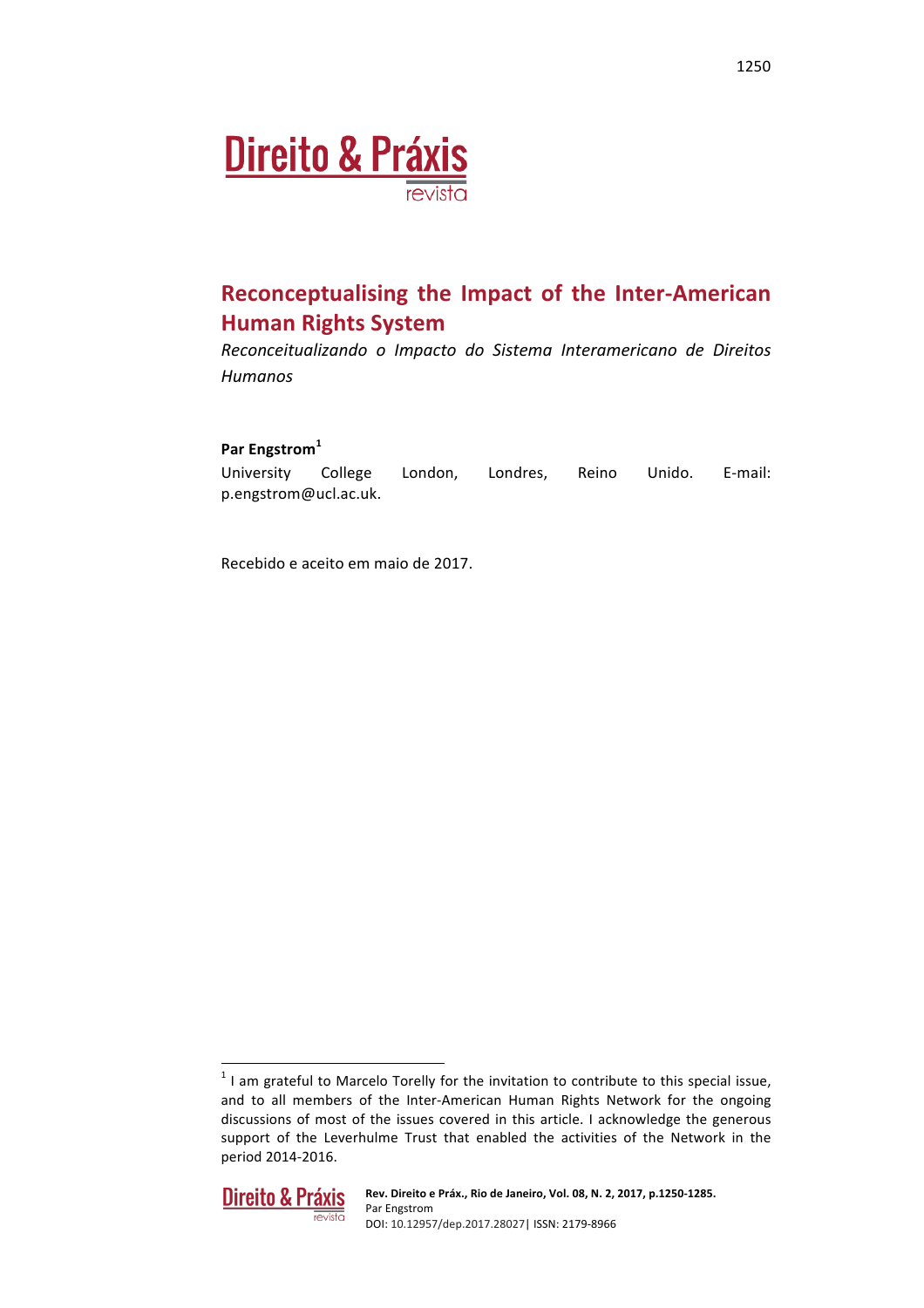#### **Abstract**

This article offers a reconceptualization of the impact of the Inter-American Human Rights System (IAHRS, or the System). To understand the impact of the IAHRS, and the continuing demand for it from across the region of Latin America, in particular, we need to look beyond rule compliance models of international human rights law. This article examines how, in what ways, and under what conditions the IAHRS impacts on domestic human rights. In a nutshell, the IAHRS is activated by domestic stakeholders in ways that transcend traditional compliance perspectives, and that have the potential to provoke positive domestic human rights change.

**Keywords:** Inter-American Human Rights System; Latin America; human rights impact; compliance; international human rights law.

#### **Resumo**

Esse artigo oferece uma reconceitualização sobre o impacto do Sistema Interamericano de Direitos Humanos (SIDH, Sistema). Para entender o impacto do SIDH e a continuada demanda de toda a região da América Latina ao Sistema, é necessário olhar para além dos modelos que focam a observância do Direito Internacional dos Direitos Humanos. Esse artigo analisa como, de que maneiras e em que condições o SIDH impacta os direitos humanos no plano doméstico. Em síntese, o SIDH é ativado por atores domésticos de maneiras que transcendem as perspectivas tradicionais de observância legal, com potencial para produzirem mudanças positivas nos direitos humanos no plano doméstico.

**Palavras-chave:** Sistema Interamericano de Direitos Humanos: América Latina: impacto dos direitos humanos; observância; direito internacional dos direitos humanos. 

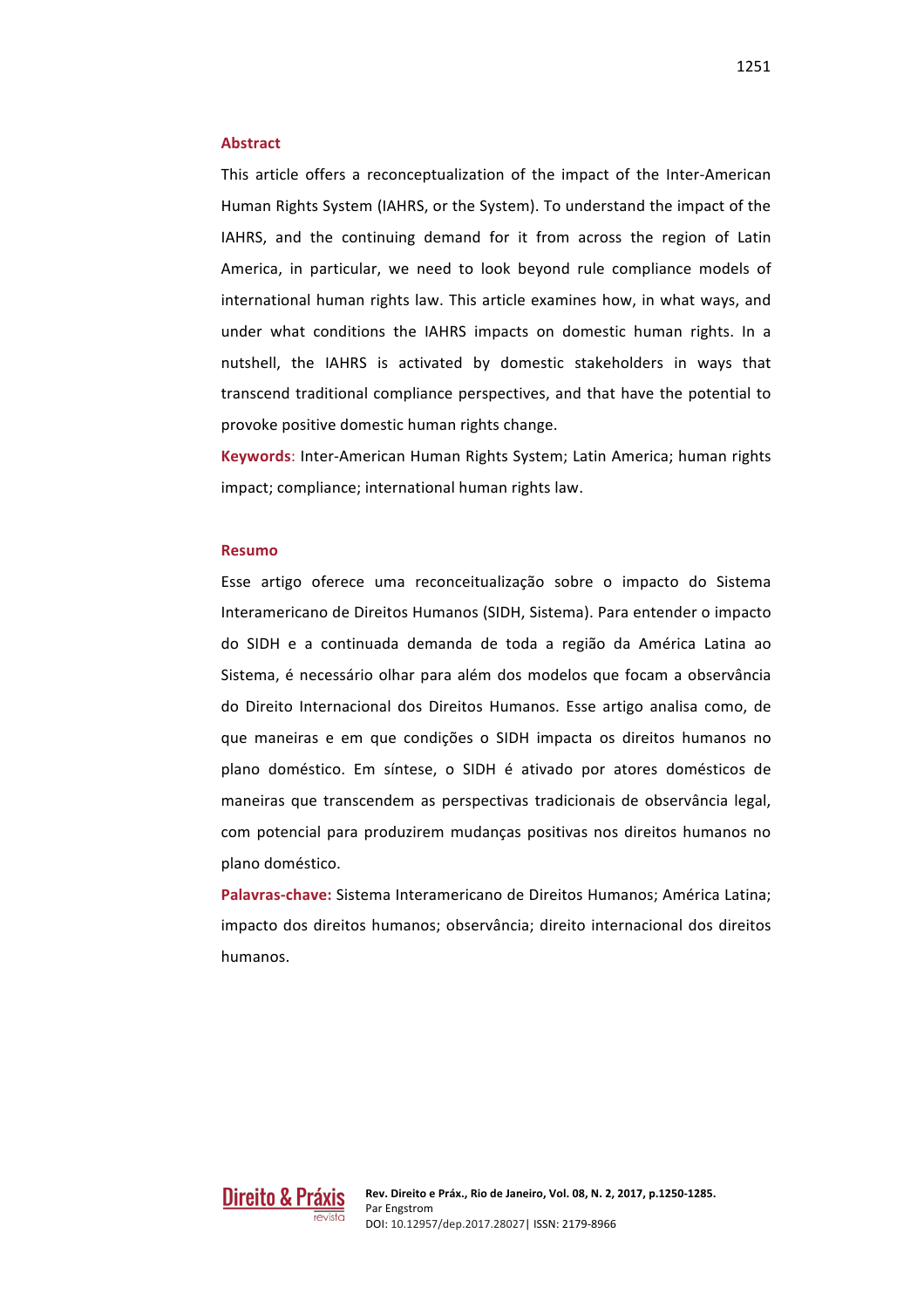1252

This article offers a reconceptualization of the impact of the Inter-American Human Rights System (IAHRS, or the System). The main theme that animates this article is that in order to understand the impact of the IAHRS, and the continuing demand for it from across the region of Latin America, in particular, we need to look beyond rule compliance models of international human rights law. It is often commented that the IAHRS suffers from a compliance crisis. Governments in the region, on this view, generally refuse to abide by, or simply ignore, the rulings and orders issued by the Inter-American Commission and the Inter-American Court. Indeed, the IAHRS suffers from generally low levels of compliance. This, it is argued, demonstrates the limited, or indeed, non-existent impact of the Inter-American System in ways that undermine its legitimacy and authority. And yet, the demand for the regional human rights system has never been higher as its caseload continues to increase year by year. Constant and increasing demand for the IAHRS indicates that the System matters, particularly to those whose rights have been violated. This article examines how, in what ways, and under what conditions the IAHRS impacts on domestic human rights. In a nutshell, the IAHRS is activated by domestic stakeholders in ways that transcend traditional compliance perspectives, and that have the potential to provoke positive domestic human rights change.

There are three main parts to this article. The first part discusses the need to go beyond conventional compliance perspectives on international human rights. The second part highlights three key dimensions of how the IAHRS works in practice by focusing on the role of domestic stakeholders in provoking human rights change. The final part offers reflections on the challenges facing the IAHRS and what a scholarly research agenda on the system might look like in order to contribute towards the genuine strengthening of the System.

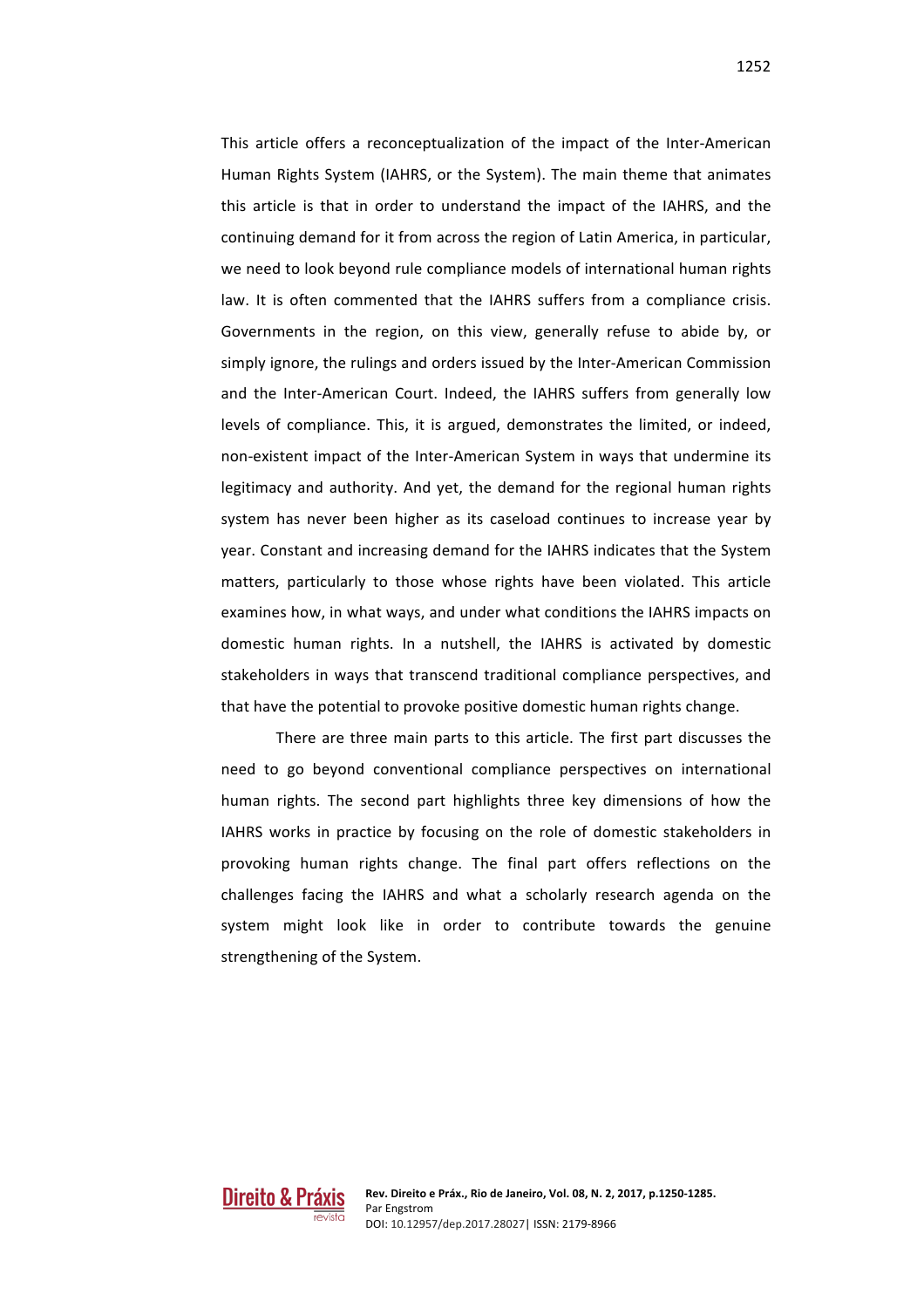The Inter-American Human Rights System (IAHRS) has emerged as an integral part of the regional institutional landscape of the Americas since the mid-20th century. The system was created and experienced its initial development in a region marked by the Cold War and long periods of repressive and authoritarian rule, from the 1950s to the mid-1980s. During this period, the IAHRS primarily sought to identify general patterns of human rights violations rather than focusing on individual cases. The Inter-American Commission's country visits and reports played an important role in some cases  $-$  for example in Nicaragua under Somoza (1978), and in Argentina in 1979 – but had limited influence overall. With the general return to democracy in Latin America, the Inter-American System gained in influence. In particular, with the democratic transitions, the System shaped political struggles over transitional justice, and the political calculations made by transitional governments with regards to how to deal with human rights abuses under previous (predominantly military) regimes. From the mid-1990s onwards, the IAHRS turned its attention to the challenge of improving the quality of democratic rule, and efforts to address human rights challenges in a regional context where electoral democracy has made significant advances, but also where there continue to be widespread human rights abuses.

Since its creation, the institutional development of the IAHRS has been significant. The IAHRS has established the legal obligation under regional and international human rights law of states to protect the rights of citizens, and in the light of the failure to do so, the international obligation to hold states accountable. In the process, the IAHRS has evolved from its origins as a 'classical' intergovernmental regime. An independent regional human rights court and an autonomous commission are regularly judging whether regional states are in compliance with their international human rights obligations. The access of individuals and regional human rights organizations to the human rights regime has strengthened over time as the system has become increasingly judicialized with a procedural focus on legal argumentation and the generation of regional human rights jurisprudence.

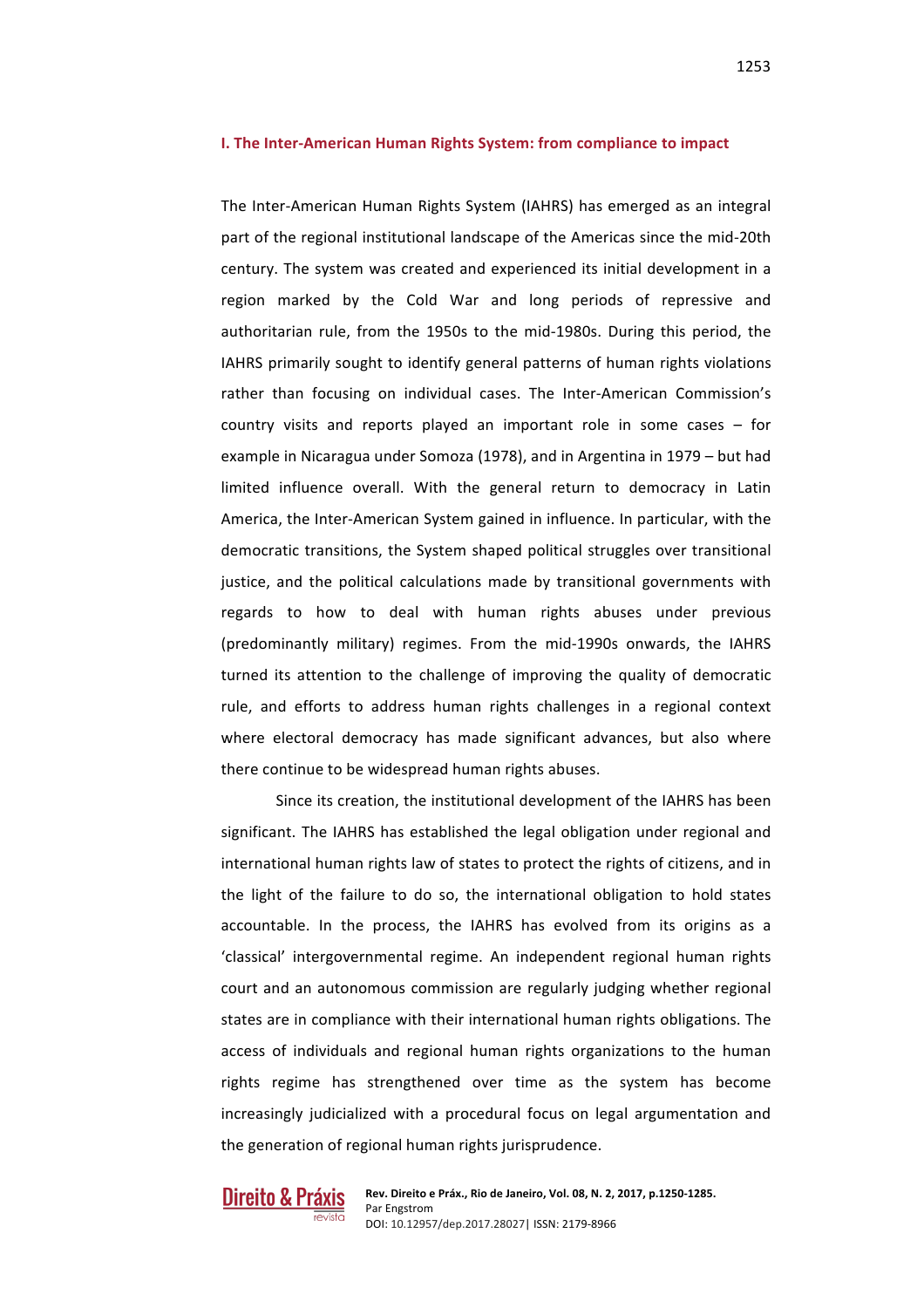These institutional developments notwithstanding, it is regularly pointed out that the IAHRS has a patchy compliance record. General compliance rates with both the Commission and the Court are indeed low. Partial compliance with the System's rulings and recommendations are a common outcome, meaning that states comply with some of the IAHRS' requirements but not all of them.<sup>2</sup> These findings are regularly seized upon to highlight a 'compliance crisis' within the IAHRS, in which governments in the region frequently refuse to abide by, or simply ignore, the rulings and orders issued by the Inter-American Commission and the Inter-American Court. The patchy compliance record demonstrates, on this view, the limited impact of the Inter-American System in ways that undermine its legitimacy and authority.

Nonetheless, the demand for the System has never been higher. The number of complaints submitted to the IAHRS against states by individuals and organisations across the region have been continually rising over the last two decades. This indicates that the System matters, particularly to those whose rights have been violated, and are vulnerable to violations. It also suggests that there are significant 'extra-compliance' effects of the IAHRS that merit closer scrutiny. Recent research, moreover, on little-studied cases of friendly settlements, precautionary measures, as well as strategic litigation by human rights organisations, has consistently confirmed the existence of such effects, which reach beyond the degree of state compliance in individual cases (Engstrom forthcoming). And yet, how could this apparent mismatch between what might be crudely understood as the System's supply of justice in concrete cases, on the one hand, and demand for justice, on the other, be explained? Put differently, how, in what ways, under what conditions, and to whom does the System matter?

 $2$  It should be recognised, however, that a major challenge in assessing compliance with IAHRS decisions is the absence of adequate data, especially longitudinal data, to allow for the development of reliable indicators and measurements of the effects of the System. I will return to this point later in the article.



1254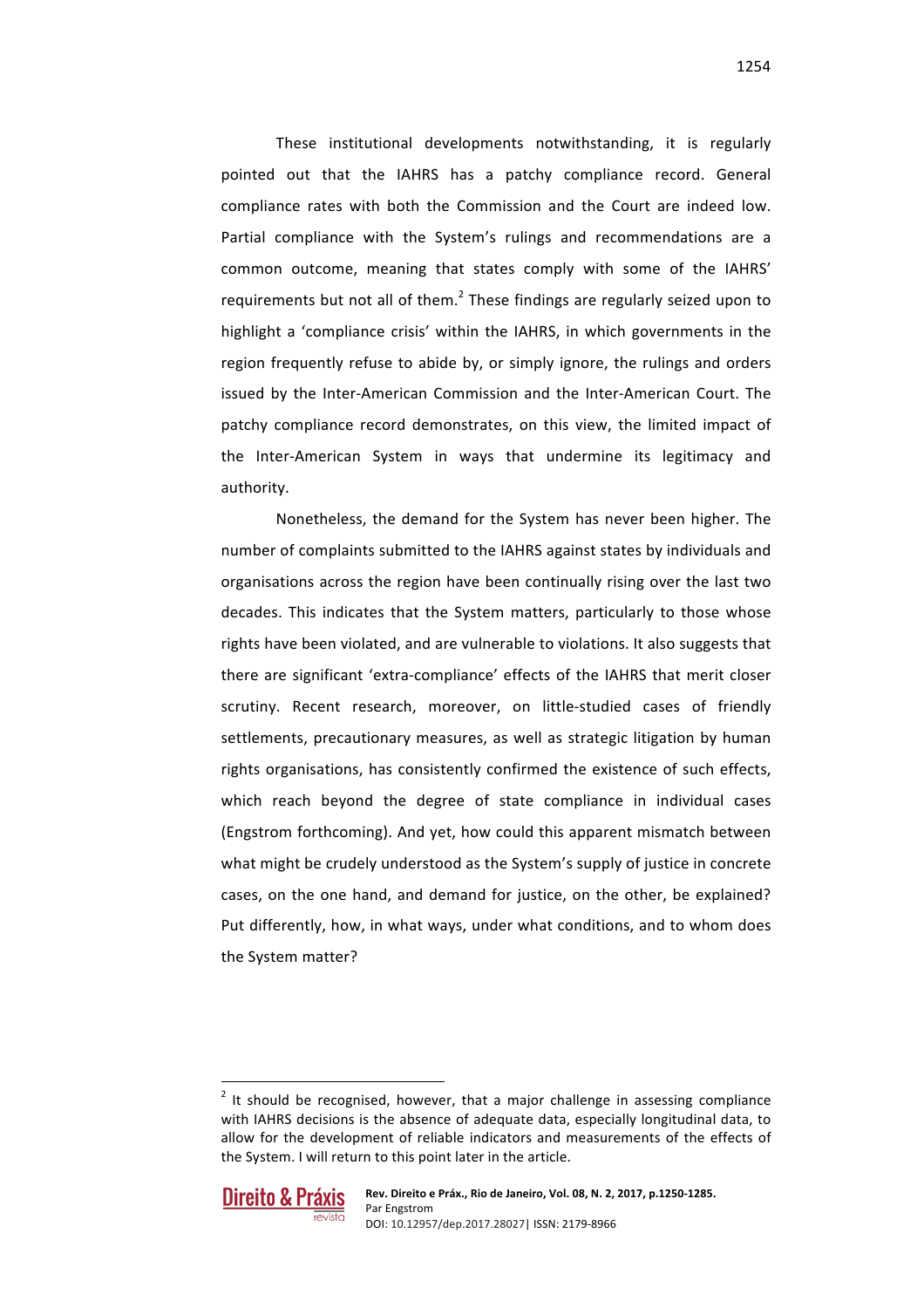## The Problem of (Rule) Compliance: towards an understanding of the **domestic effects of the IAHRS**

The IAHRS offers a unique opportunity to examine how international human rights may matter in ways that are not captured in rates of compliance with formal legal rules and judicial rulings. The limitations of compliance perspectives on international (human rights) law have been noted in the literature (Howse and Teitel 2010). It widely recognised that compliance is characterised by prolonged and often highly contested processes. For example, Hafner-Burton highlights that "compliance is not an all-or-nothing affair and that the effects of human rights regimes, when and where they exist, are conditional on other institutions and actors" (Hafner-Burton 2012: 275). There is also an important distinction between 'compliance' and 'effectiveness' that is often glossed over in human rights and international law scholarship. Compliance usually refers to the implementation of the decisions  $-$  rulings, recommendations - handed down by international human rights institutions, such as the IACtHR or IACHR. Raustiala and Slaughter argue that "most theories of compliance with international law are at bottom theories of behavioural influence of legal rules" and they define compliance as "a state of conformity or identity between an actor's behavior and a specified rule" (Raustiala and Slaughter 2002:539). Effectiveness, in contrast, generally refers to the degree to which the international human rights institutions work improves the level of human rights conditions and decreases the likelihood of the repetition of abuses, while also providing satisfactory recourse to the victims.

On this account, compliance might be necessary for effectiveness, but it is not sufficient. For example, international rules as embedded in human rights institutions can be effective even if compliance is low as "high levels of compliance can indicate low, readily met and ineffective standards" and institutions with "significant non-compliance can still be effective if they induce changes in behavior" (Raustiala and Slaughter 2002:539). For Levy et al., referring generally to international institutions, or regimes, "[e]ffective regimes cause changes in the behaviour of actors and in patterns of interaction among them in ways that contribute to the management of targeted

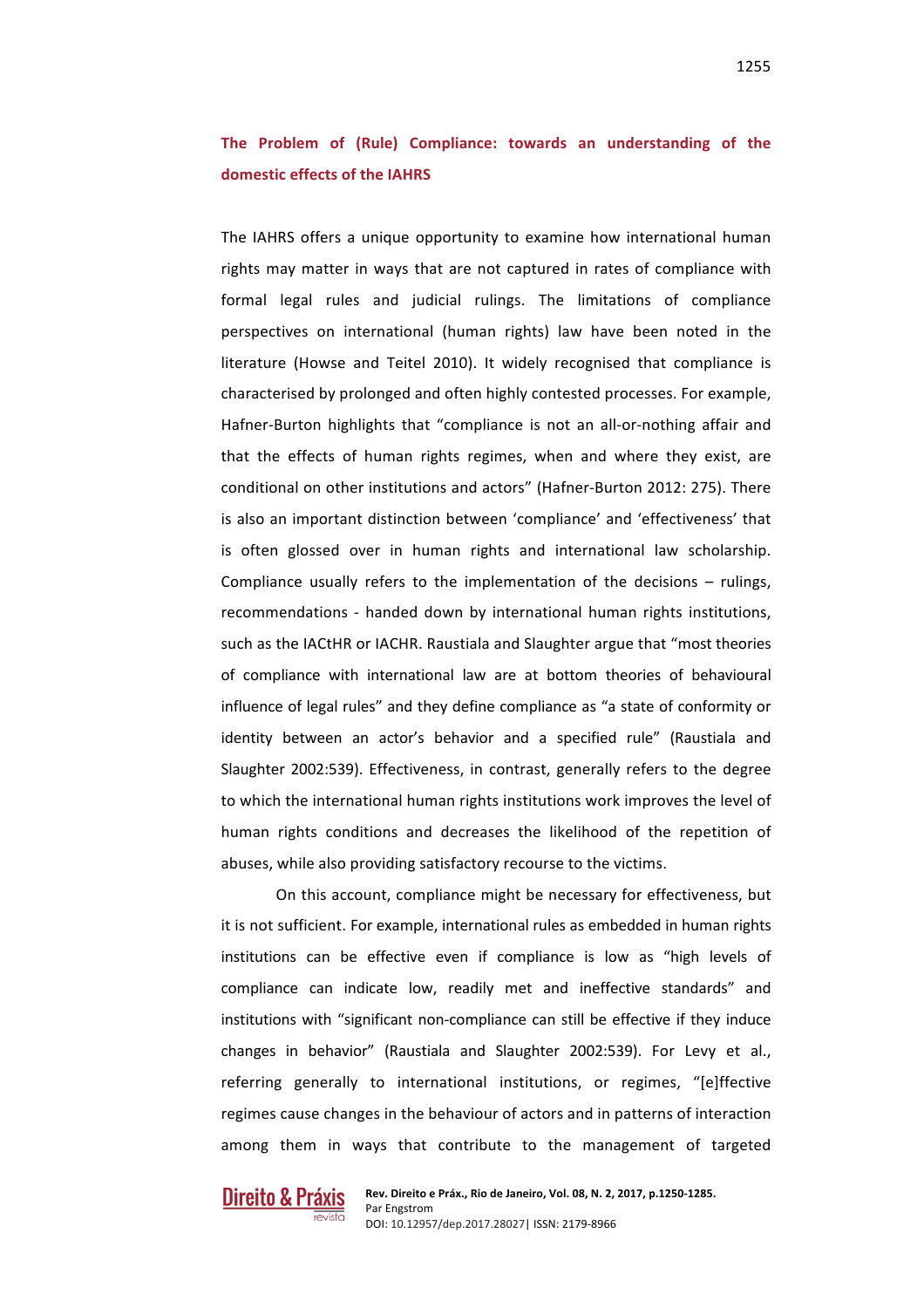1256

problems" (Levy et al. 1995:292). From this perspective, assessments of institutional effectiveness focus on the capacity of institutions to generate specific policies and the extent to which these are implemented through the passage of legislation, the creation or reform of domestic institutions that prove effective in attaining institutional objectives. On this account, the emphasis lies on observable behaviour and effectiveness is evaluated on the basis of the degree to which an institution ameliorates the problem that prompted its creation in the first place. Compliance, in short, is distinct from (although related to) effectiveness. Assessing compliance may shed some light on the effectiveness of international human rights institutions. But it cannot tell the full story, and quite possibly, an exclusive focus on compliance risks being misleading.

Most research to date on the IAHRS has adopted rule compliance perspectives to assess its impact. This body of research has tended to focus on the Inter-American Court. Compliance has been measured by assessing states' implementation of the discrete obligations within each Court ruling. The Inter-American Court's jurisprudence is arguably well-suited for this type of analysis, as the Court outlines specific orders within each case and then the Court tracks states' implementation of those orders. For example, if the Court asks a state to pay reparations, hold a perpetrator accountable and pass a new law, conceptually, though not always practically, it is relatively straightforward to determine if the state has complied with each of these specific orders. Disaggregating compliance into the smallest unit of analysis can provide a nuanced image of compliance. Hillebrecht, for example, has assessed compliance on this basis and she has captured states' practice of picking and choosing discrete measures within each ruling, in what she refers to as à la carte compliance (Hillebrecht 2014).

These insights notwithstanding, there are three main set of reasons for shifting the analytical focus beyond rule compliance to generate a better understanding of the impact of the IAHRS. The first concerns the normative and institutional development of the IAHRS that highlights the System's role in advancing, interpreting, and enforcing human rights standards. In terms of rule-making both the Inter-American Commission and the Court perform a

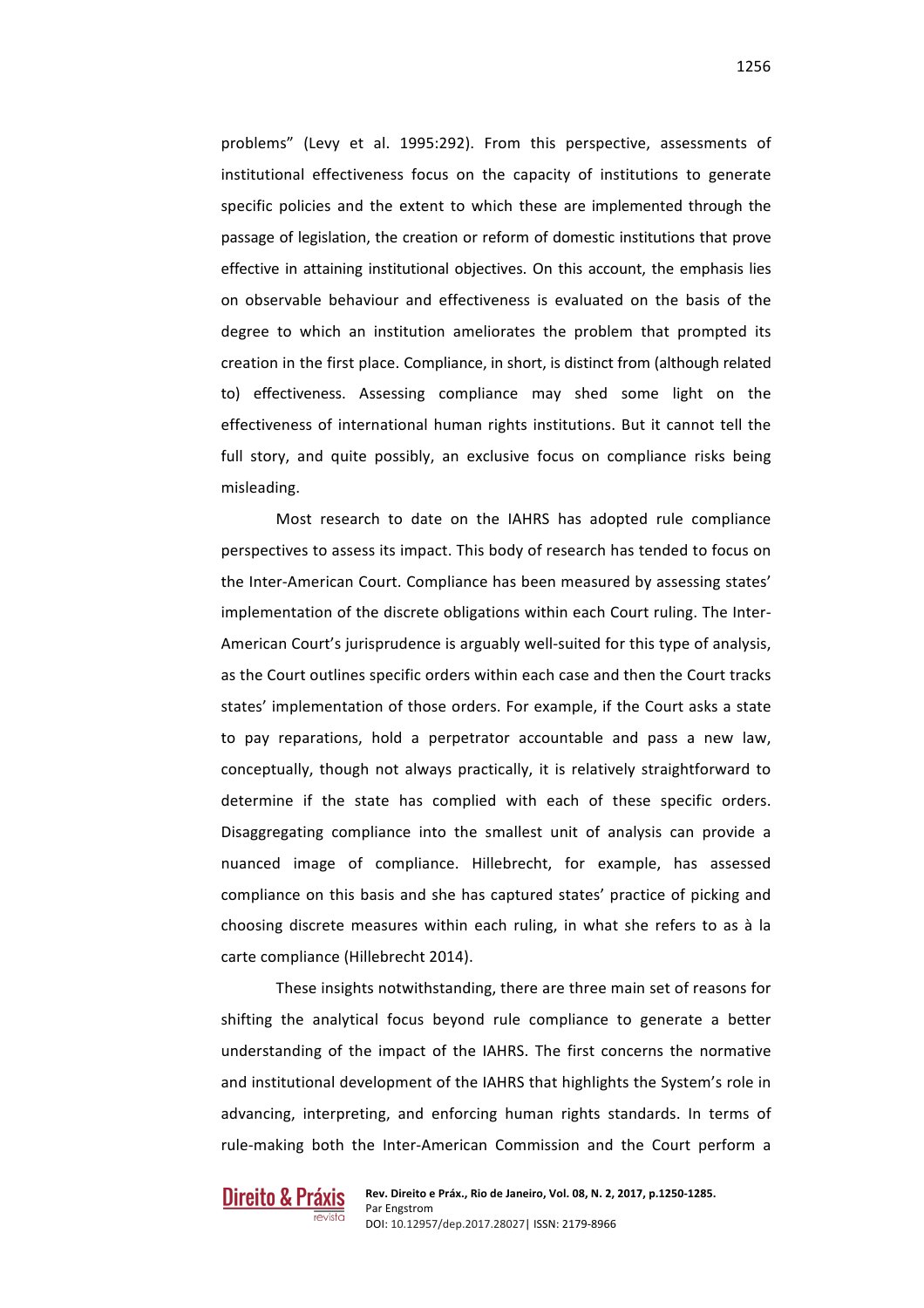crucial function in the development of human rights standards. The System has developed regional standards incorporating a wide range of human rights norms.<sup>3</sup> In its practice, the IAHRS has progressively addressed an increasingly expansive set of human rights issues. The Court has developed progressive human rights jurisprudence through its rulings. The Commission also serves an important function in this regard through its thematic reports, development of policy guidelines (ranging from, e.g. freedom of expression, rights of detainees, to LGBT rights); in other words, though its role in the development of soft law. The IAHRS is increasingly ambitious not only in terms of the types of human rights challenges it deals with, but also in terms of what it demands from states. In particular, the Inter-American Court's evolving policies of reparations now span from monetary compensation to victims, symbolic reparations (e.g. memorials), to demands for state reforms and criminal prosecutions of individual perpetrators. As a result, the IAHRS has emerged as the central human rights reference point in its region.

The IAHRS has also developed important accountability functions. The IAHRS monitors and evaluates states' human rights records. An independent regional human rights court and an autonomous commission regularly monitor the performance of regional states and judge whether regional states are in compliance with their international human rights obligations. In addition, the IAHRS has established itself as an important advocacy actor in its own right. The Commission in particular, has developed a set of tools in addition to individual cases that range from public diplomacy in the form of press releases, public hearings, onsite visits, interim measures (precautionary mechanisms), to behind the scenes negotiations with state officials and individual petitioners. When exclusively seen from a top-down perspective, however, these are weak

 $3$  For example, an indication of the evolution of the regional human rights system as it has extended its reach across a variety of human rights issue-areas could be seen in the ratification rates of regional human rights instruments. Yet, there is significant regional variation with regards to the formal adherence to the system. This is reflected in the uneven adoption of regional human rights instruments by OAS member states. Indeed, one of the contentious issues surrounding the IAHRS is precisely its uneven ratification record. While most Latin American states demonstrate a high degree of formal commitment to the IAHRS, the US, Canada, and most of the English-speaking Caribbean have not ratified the American Convention and have not accepted the jurisdiction of the Inter-American Court.

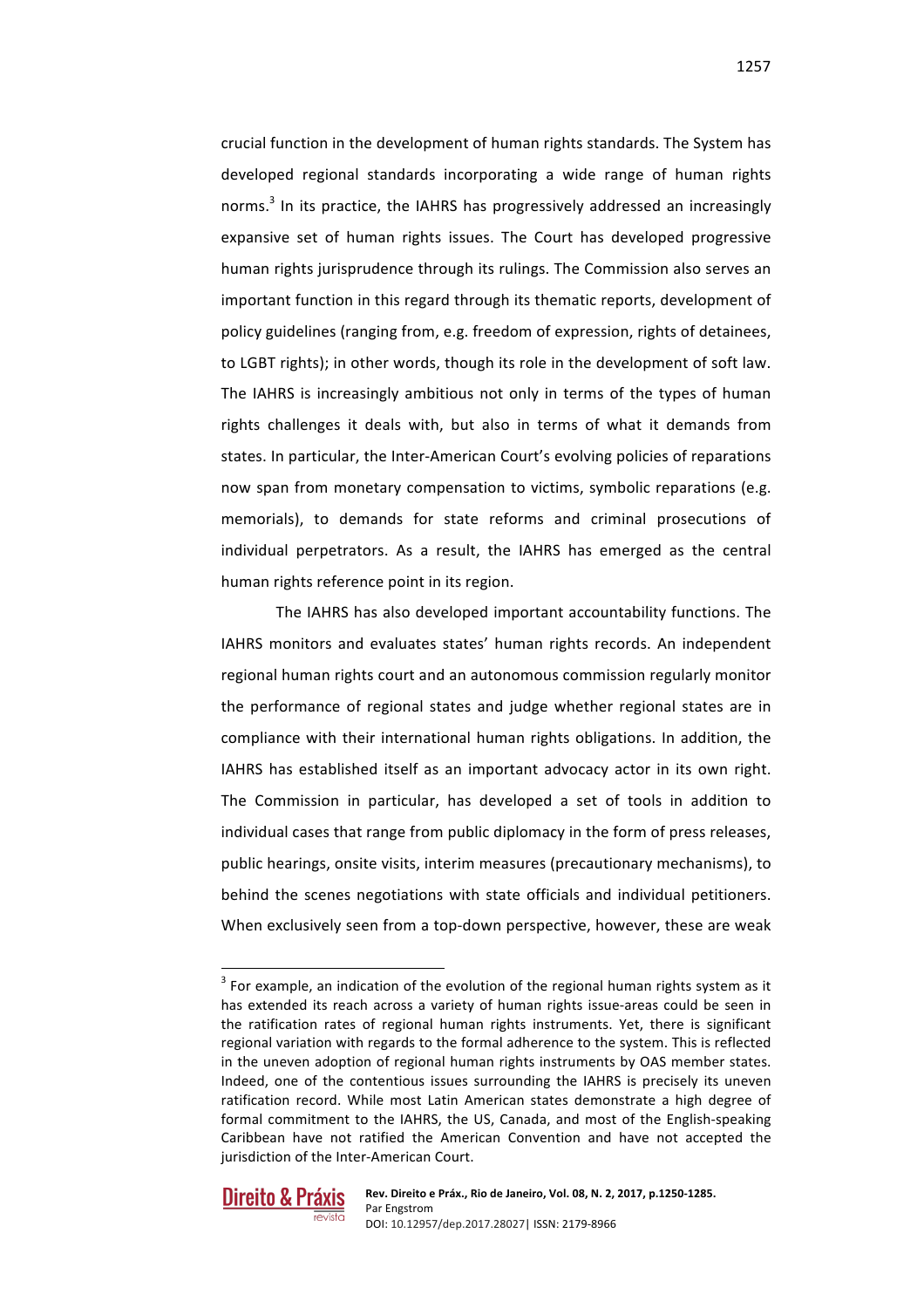accountability mechanisms. There are no enforcement mechanisms in place to hold states responsible for implementation to account. For example, there is no clearly mandated political compliance mechanism, as assumed by the Committee of Ministers in the European human rights system. Nonetheless, as will be discussed below, accountability can operate through various channels, including primarily domestic accountability mechanisms  $-$  e.g. in the form of mobilisation of public opinion around specific cases, raising awareness through media strategies, and domestic litigation processes.

The second dimension of the IAHRS' impact not captured by rule compliance models concerns its increasing insertion into domestic policy, legislative, and judicial debates across the region. The internalization of IAHRS mechanisms and norms in domestic political and legal systems has significantly altered the character of human rights implementation. The IAHRS is no longer primarily concerned with "naming and shaming" repressive military regimes. It seeks rather to engage democratic regimes through a (quasi)judicial process that assumes at least partially responsive state institutions. This broader point underlines the importance for human rights scholarship to move beyond the unitary state to consider how various state institutions and officials interact with the IAHRS to shape human rights implementation. Processes of human rights implementation have traditionally been dominated by the political branches of government and largely controlled by the Executive and the Ministry of Foreign Affairs in particular. Although these state entities remain crucial, a broader range of state institutions and actors are now involved in processes of implementation. In the practice of the IAHRS, states in Latin America have gone from being abusers of human rights to being their main guarantors. An analytical focus on the disaggregated state in the region is therefore required. Yet, human rights scholarship, generally, continues to lag behind the practice that it seeks to analyse.

Building on this last point, the third dimension of the IAHRS' impact concerns its role in providing opportunities for domestic and transnational human rights actors to bring pressure for change in their domestic political and legal systems. The IAHRS is increasingly used for the implementation of regional human rights norms. The System offers an important platform for

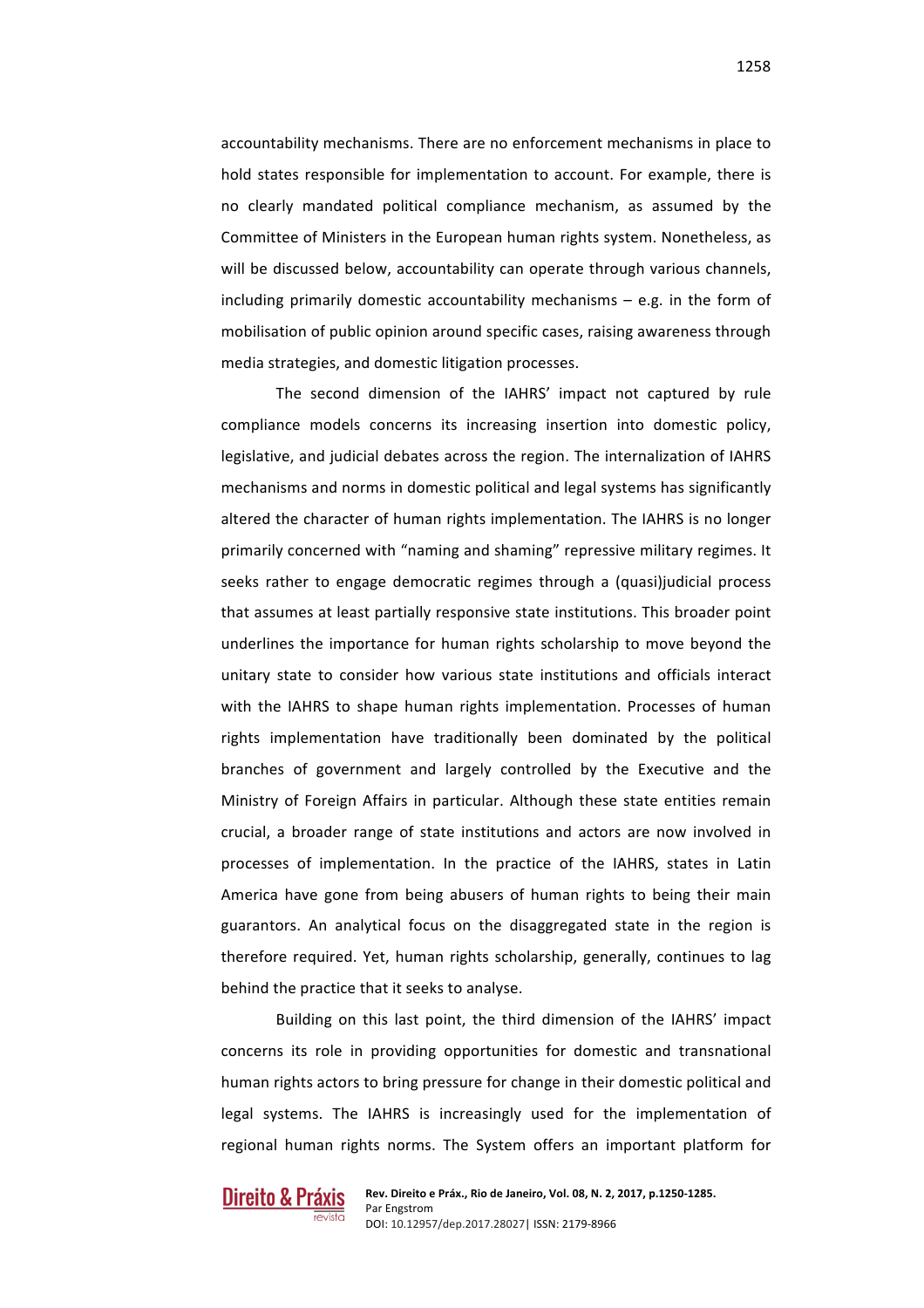human rights NGOs; some of which have been very adept at integrating the IAHRS into their advocacy strategies in order to bring pressure for change in their domestic political and legal systems. Moreover, domestic judiciaries in particular have come to play more prominent roles as arenas of human rights compliance, leading to increasingly judicialized processes of compliance. Further study is required of the domestic judicial actors and institutions that act and could potentially act as 'compliance constituencies' and conduits of domestic implementation linking international human rights norms to domestic political and legal institutions and actors.<sup>4</sup> Similarly, this signals the importance of not only contentious litigation of individual cases, but attempts to advance broader changes through friendly settlement procedures. This "change of paradigm" in human rights activism reflects the increasing use of individual cases to promote broader government policy, institutional, and

The case of Latin America and the IAHRS has the potential to offer scholarship and advocacy significant insights into how human rights matter. In the region, sustained human rights activism has indeed strengthened processes of socialization in many societies, but rule-consistent behaviour as predicted by earlier human rights scholarship has not materialised (Risse et al 1999). To understand such partial outcomes requires a more contextualised grasp of Latin American societies and rights-violating groups and perpetrators. Such perspectives would allow a better understanding of many contemporary human rights violations in Latin America, and elsewhere, that are occurring in the context of weak and fragile states where state responsibility for violations is difficult to establish and often even absent. In this regional context, even where and when genuine political will may exist, implementation is often hamstrung by a state infrastructure ill-equipped to fulfil its function across the

 $4$  Interestingly, a more strategic vision of the IAHRS appears to be increasingly recognised within some state bureaucracies across Latin America. State prosecutors' offices in several countries (e.g. Argentina and Brazil) have created dedicated human rights units to actively petition the Inter-American Commission. For many state officials engaged in these forms of international litigation this engagement between state institutions and the IAHRS highlights that human rights advocacy is not about being for or against the state. Rather, it is about using all available tools to defend human rights, particularly when state authorities fail to protect them.



judicial changes.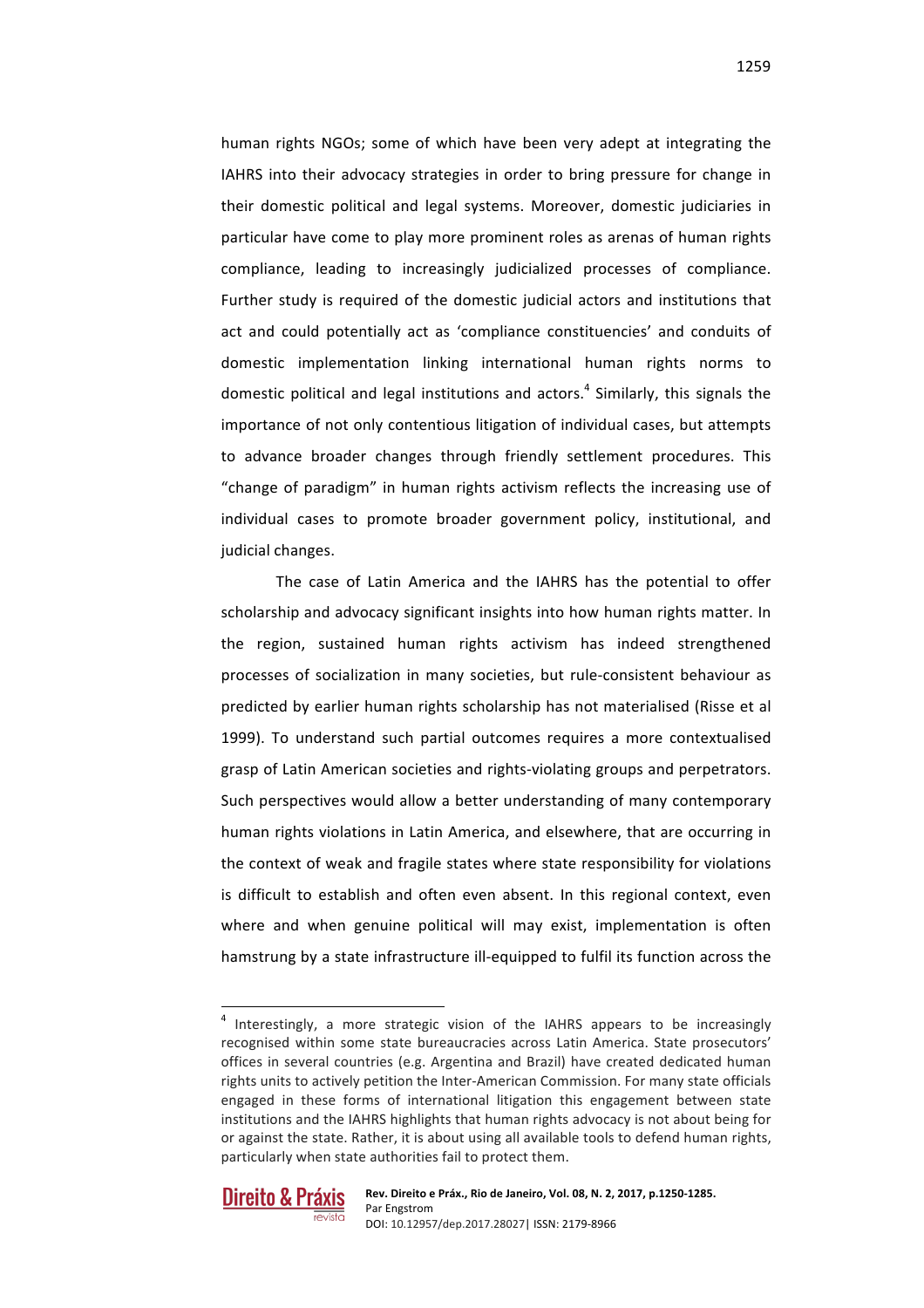national territory (O'Donnell 1993). This also draws attention to the political contestation of human rights. The domestic impact of international human rights norms is invariably mediated by their broader norm salience in local contexts (Goodale and Engle Merry 2007). This reminds us of the risks of the reification of the 'the lens of rule-compliance' to the detriment of advancing knowledge on local understandings of international human rights. As Howse and Teitel argue:

> Interpretation is pervasively determinative of what happens to legal rules when they are out in the world; and yet 'compliance' studies begin with the notion that to look at effects, we start with an assumed stable and agreed meaning to a rule, and whether it is complied with or obeyed, so understood (Howse and Teitel 2010:135).

## **II.** The Impact of the Inter-American System: the central role of domestic **stakeholders**

The normative and institutional evolution of the IAHRS, as highlighted above, has led to an increased interaction between the system and domestic political processes and national legal orders. This section assesses how the System affects actors and structures political relationships. Three particularly significant dimensions will be highlighted: first, the role of the IAHRS in stimulating human rights mobilisation in the region; second, how the regional human rights standards and the Inter-American Court's jurisprudence are shaping domestic constitutional debates, litigation strategies, judicial thinking and practice; and third, the role of state institutions in the effective implementation of IAHRS rulings, recommendations and human rights standards.

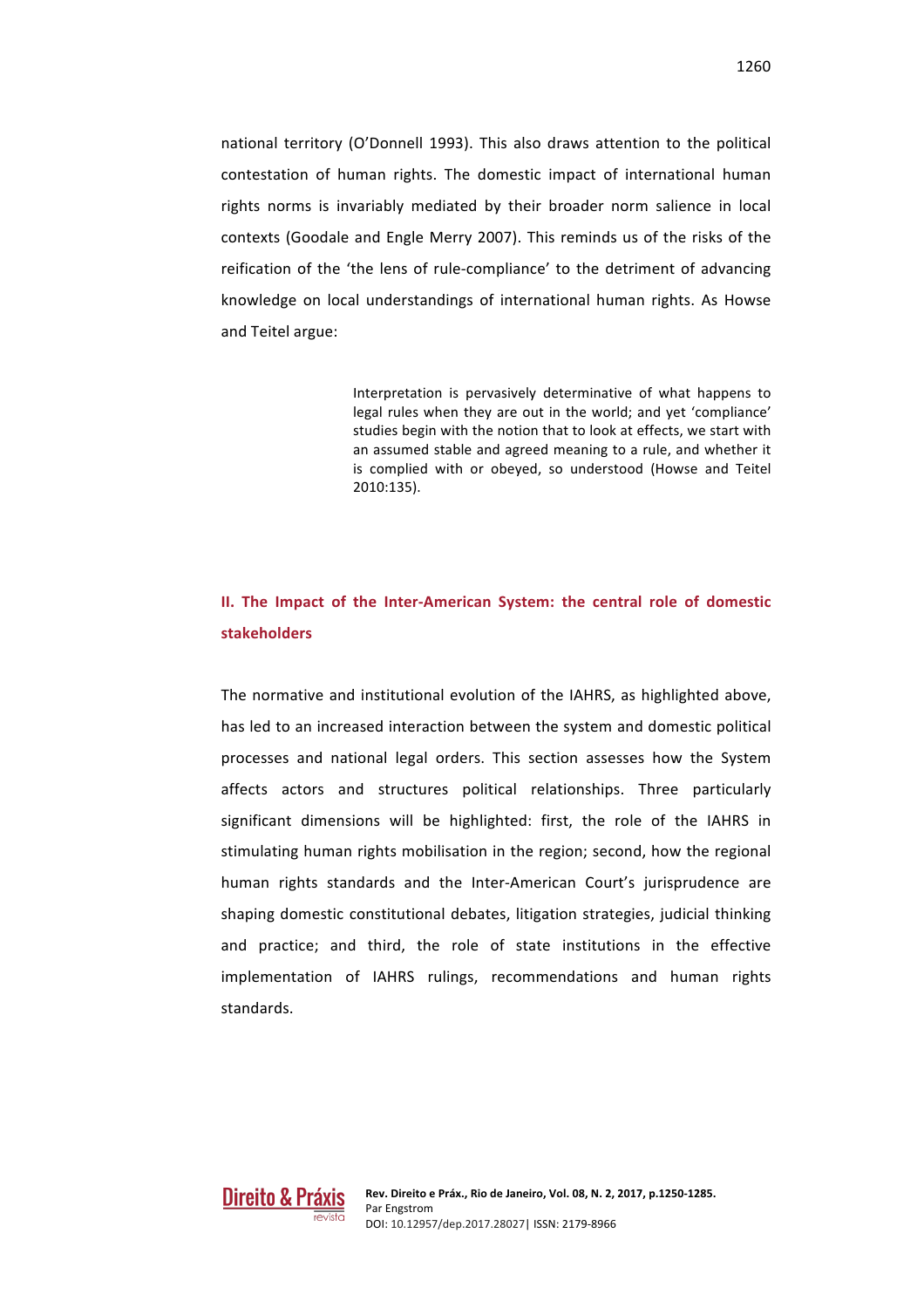#### **Civil Society Mobilisation**

Organised civil society has become the lifeblood of the IAHRS. Although nonstate actors remain excluded from the formal decision-making fora of the Inter-American system, they have gained significant informal influence through their agenda-setting activities and expertise. Individuals and groups in the Americas may submit complaints of human rights violations to the Inter-American Commission, and the Commission may refer cases to the Inter-American Court if the country involved has accepted the Court's jurisdiction. The IAHRS hence has provided the platform upon which the struggle over human rights between activists and states has played out. Conversely, the IAHRS has had a significant impact on human rights organisations (HROs) in multiple ways. The availability of the IAHRS for domestic human rights groups has the potential to strengthen the domestic position of those groups that engage with the system. The system has opened new political opportunities, increased flows of resources for human rights advocacy, encouraged the formation and activities of human rights organisations, provided discursive tools for effective framing in politically and socially salient terms, and facilitated formation of alliances, new identities, and statuses (Engstrom and Low forthcoming; Tsutsui et al. 2012). Human rights groups can use the IAHRS to expose systemic human rights violations; to negotiate with state institutions through the friendly settlement procedures provided by the IACHR; to frame social and political debates on the basis of IAHRS norms and jurisprudence; to promote the interests of vulnerable groups; to boost human rights litigation before domestic courts; and to strengthen regional human rights networks and use of the IAHRS in strategic supranational litigation. In short, the IAHRS provides opportunities for domestic and transnational human rights activists to bring pressure for change in their domestic political systems.

It is important to note that the capacity of actors to mobilize the law is highly unequal, and there is significant variation among civil society organizations in their use of the system. The vast majority of petitions that actually gain traction in the System  $-$  i.e. proceed beyond initial submission phase – are advocated by NGOs (for example, see: Ferreira and Lima 2017, in

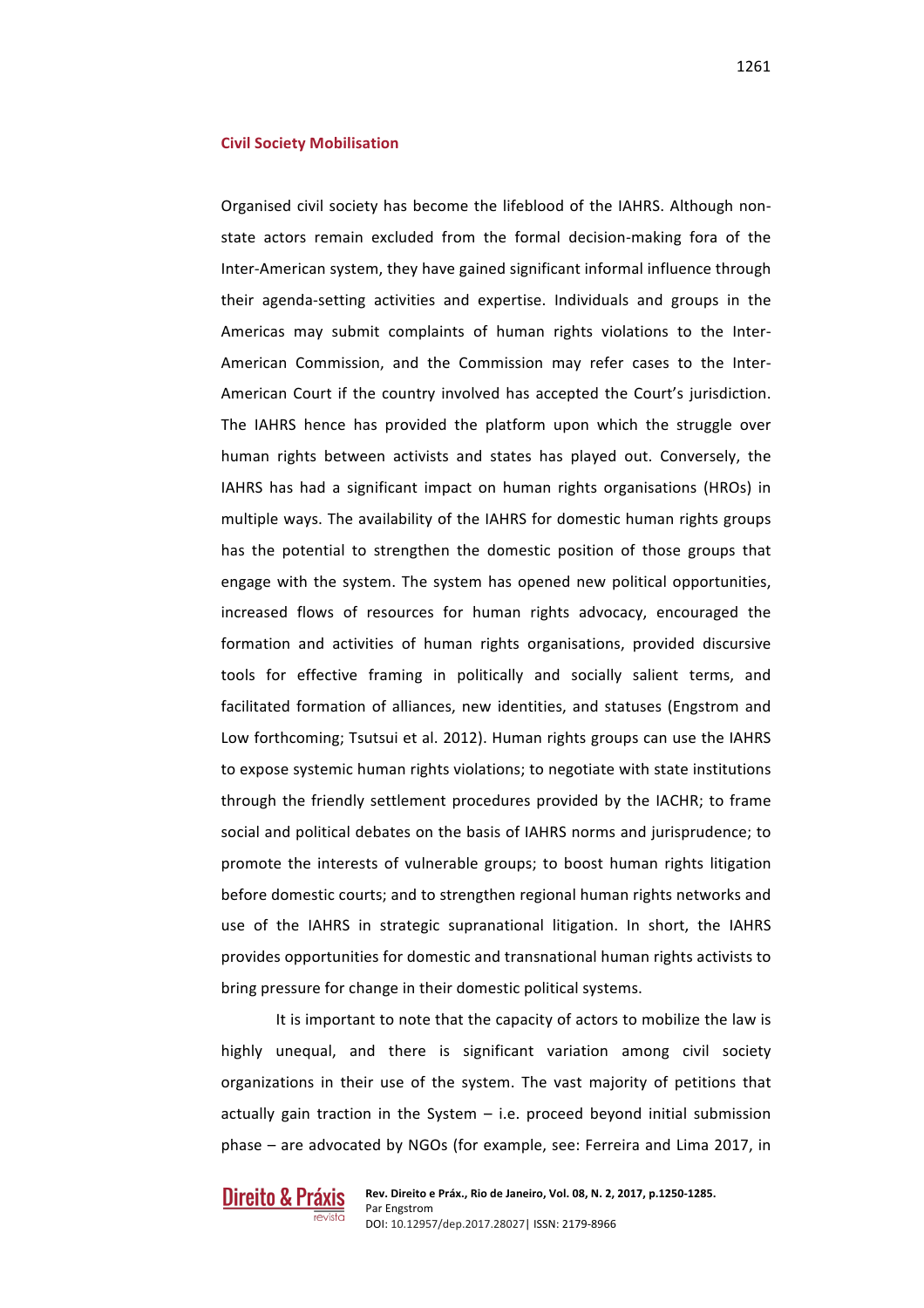this special issue). The differentiated engagement with the IAHRS by human rights organizations reflects varied capacities in terms of degree of professionalization, their levels of legal and technical expertise, and their access to international resources and human rights networks (Engstrom and Low, forthcoming). The organisations that score high on these dimensions are able to integrate the IAHRS into their advocacy work – such as Argentina's CELS and Colombia's CCJAR (Colectivo de Abogados José Alvear Restrepo). The organisations that do not, have difficulties in taking advantage of the IAHRS. Engaging in the process of litigation before the IAHRS involves very lengthy proceedings that imply a significant drain on already limited resources for NGOs that pursue litigation. The outcomes are also highly unpredictable and very often partial. Still, the Commission receives an increasing number of petitions, which has led to a significantly increased case-load, and back-log of cases, for the System.<sup>5</sup>

Another aspect to highlight with regards to the use of the Inter-American System by human rights defenders concerns the considerable risks often associated with human rights work in Latin America. From efforts to hold perpetrators to account for gender violence in Mexico to mobilisation around LGBT or land rights in Brazil, HRDs face regular and widespread low-level police harassment, political vilification, paramilitary violence, and threats of assassination. In the face of these realities, a slow-moving judicial process in Washington D.C. and San José, Costa Rica is of little direct help. The IAHRS has attempted to respond to these realities by developing specific institutional

 $<sup>5</sup>$  It should be noted in this regard that individuals and groups do not have direct access</sup> to the Court. The Commission only has the mandate to bring cases to the Court. In practice, this means that the lawyers of the Inter-American Commission have been delegated the responsibility to act on behalf of individual petitioners. This also means that often professional human rights NGOs bring cases representing individual victims or group of victims. The structure of these dynamics is such that potential problems of representation and legitimacy may arise, with NGOs pursuing interests and objectives that are not necessarily aligned with the interests of individual victims. While HROs often pursue actions and reforms that aim to bring about structural human rights reforms, e.g. devising litigation strategies that may that seek to leverage individual cases to bring about broader policy and legislative changes, victims may prioritise obtaining remedy for their own suffering. These divergent aims could adversely affect victims' confidence in the ability of HROs, and the IAHRS more generally, to address their areas of greatest concern. This, indeed, is always a potential issue in strategic litigation cases.

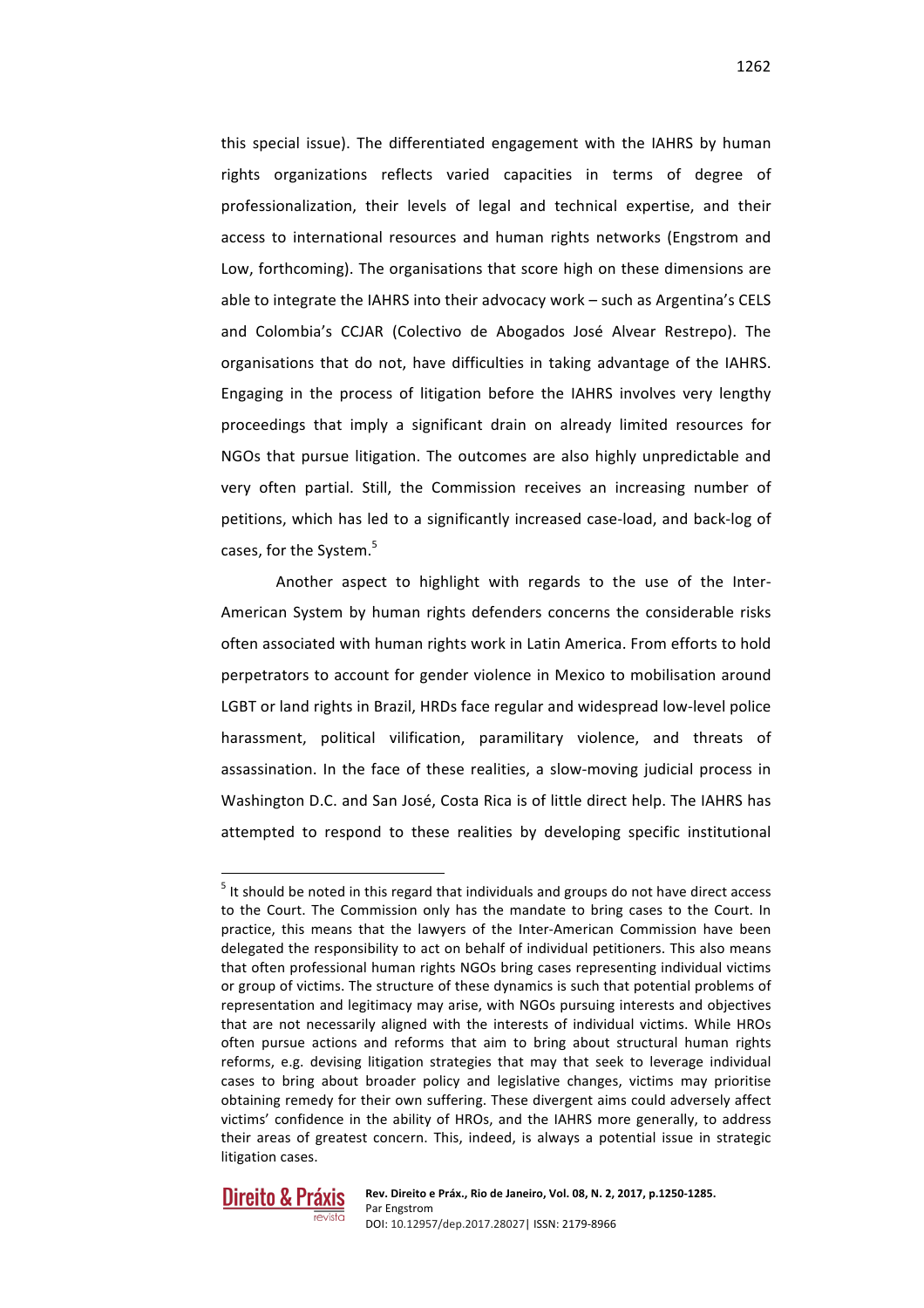mechanisms aimed at HRDs such as the use of precautionary measures (*medidas cautelares*) to respond quickly to situations of acute risks.

Nonetheless, the IAHRS constitutes a privileged transnational political space for civil society activism (on transnationalism and the IAHRS, see Torelly 2015). The IAHRS provides opportunities for coalitions and alliances between on the one hand international and regional organizations with knowledge of the system and local organizations with detailed knowledge of local issues on the other. Yet, civil society activism by itself is not sufficient to prompt social and political change. In Latin America's imperfect yet really-existing democracies, human rights activists are often compelled to engage with domestic judicial authorities and state institutions. As Dulitzky argues,

> Inter-American system has been more effective where there has been greater demand, and more spaces, for dialogue between the government and civil society and between government, civil society, and the Inter-American system. It is also in those same countries where the greatest progress has been made in truth, justice, and reparations (Dulitzky 2007:145).

#### **Domestic Judiciaries**

Beyond civil society activism, it is also important to see domestic judiciaries as political actors. The impact of the human rights standards developed by the IAHRS depends on the extent to which domestic legal systems incorporate these standards. In many Latin American states human rights have been 'constitutionalized', and a wide range of human rights treaties and conventions have become embedded in domestic legal systems. There is, moreover, a distinguished Latin American constitutional tradition that incorporates extensive human rights protections. The constitutional incorporation of international human rights treaties has made domestic courts key actors with a potential to activate human rights treaties and interpret international norms in light of domestic conditions (Torelly 2016).

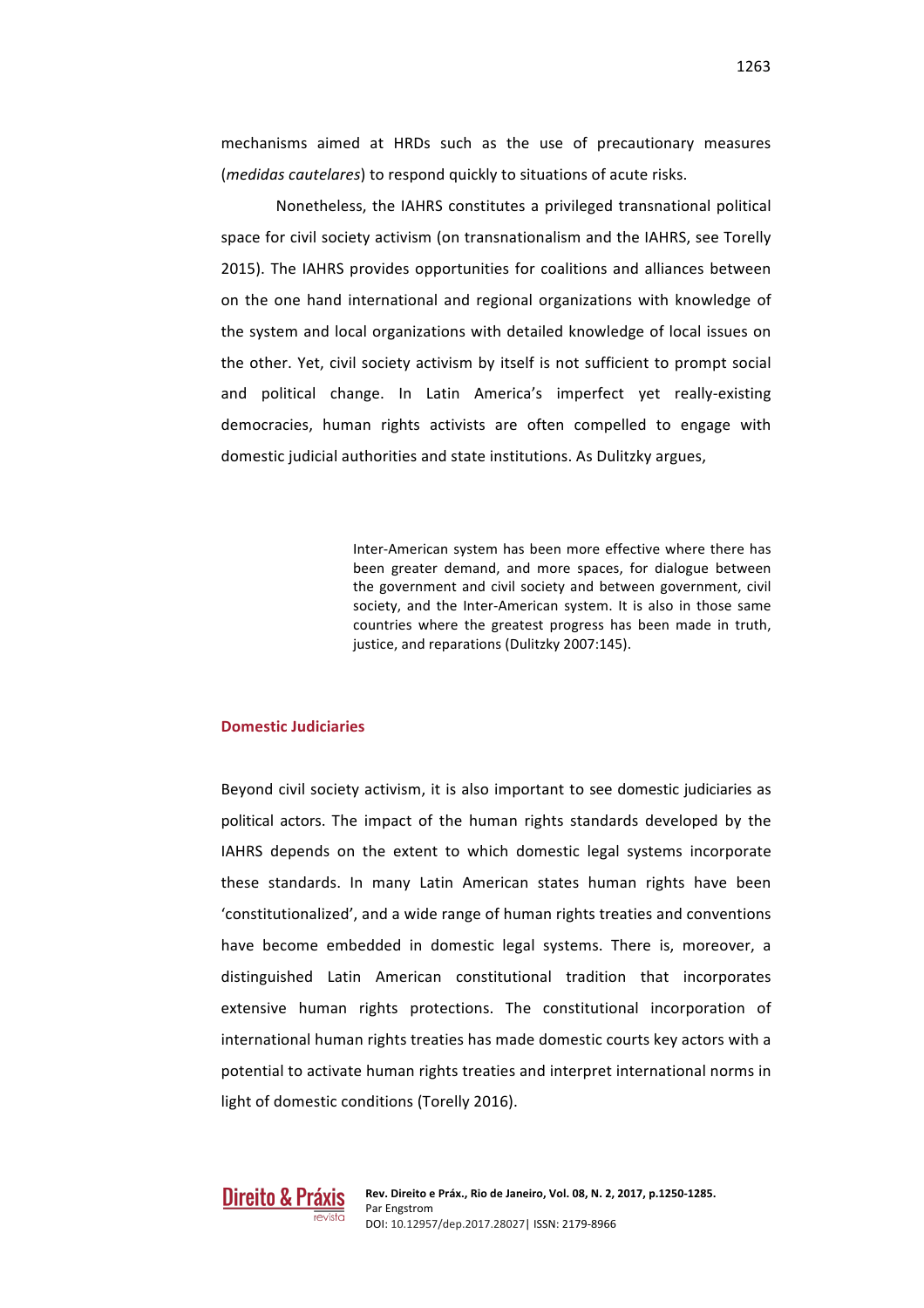The IAHRS, like any other international human rights mechanism, requires petitioners to have reasonably exhausted remedies available in the domestic legal system. $6$  Traditionally, this allocation of responsibilities for the protection of human rights  $-$  as enshrined in the principle of complementarity in international human rights law more generally  $-$  limits the scope of the IAHRS' judicial intervention to those cases where domestic laws and/or domestic judicial mechanisms have not adequately protected the rights and principles as embodied in the international human rights instruments adopted by the state (Abregú 2004:4). The principle of complementarity also means that the IAHRS has to decide at what point due process rights as enshrined in the American Convention have been breached and at what point domestic courts have acted arbitrarily. The IAHRS has extensively examined the scope of its judicial review powers in order to establish the boundaries within which decisions taken by domestic courts cannot be revised by international judicial  $in$ stances.<sup>7</sup> The IAHRS itself has interpreted its mandate not to be a 'fourth' instance' and as such cannot review the interpretations of facts made by domestic courts. The IACHR has established that "the basic premise [of the 'fourth instance formula'] is that the Commission cannot revise the sentences issued by domestic courts that act within the sphere of their competences and that apply due process guarantees, unless it considers the possibility that a violation of the Convention has been committed."<sup>8</sup> Hence, although the Inter-American system establishes the parameters within which domestic laws and judicial procedures may operate in order to guarantee the protection of human rights, it is in the context of the domestic legal system where rights need to be guaranteed.

There is nonetheless significant regional variation not just in the effective enforcement of human rights within domestic legal systems but also in the willingness of judges to engage in the transnational legal culture of

<sup>&</sup>lt;sup>8</sup> IACHR, Report 39/96 in *Marzioni* (Argentina), 14 March 1997. para.51.



 $6$  American Convention Article 31. In practice, given the problematic nature of domestic judicial remedies in many Latin American countries in particular, the exhaustion rule is interpreted quite flexibly by the IACHR and the Court. See, Cancado Trindade 2000. See also IACtHR Advisory Opinion no.11, 10 August 1990.

<sup>&</sup>lt;sup>7</sup> IACHR, Report 39/96 in *Marzioni* (Argentina), 14 March 1997. See also, Albanese 1997.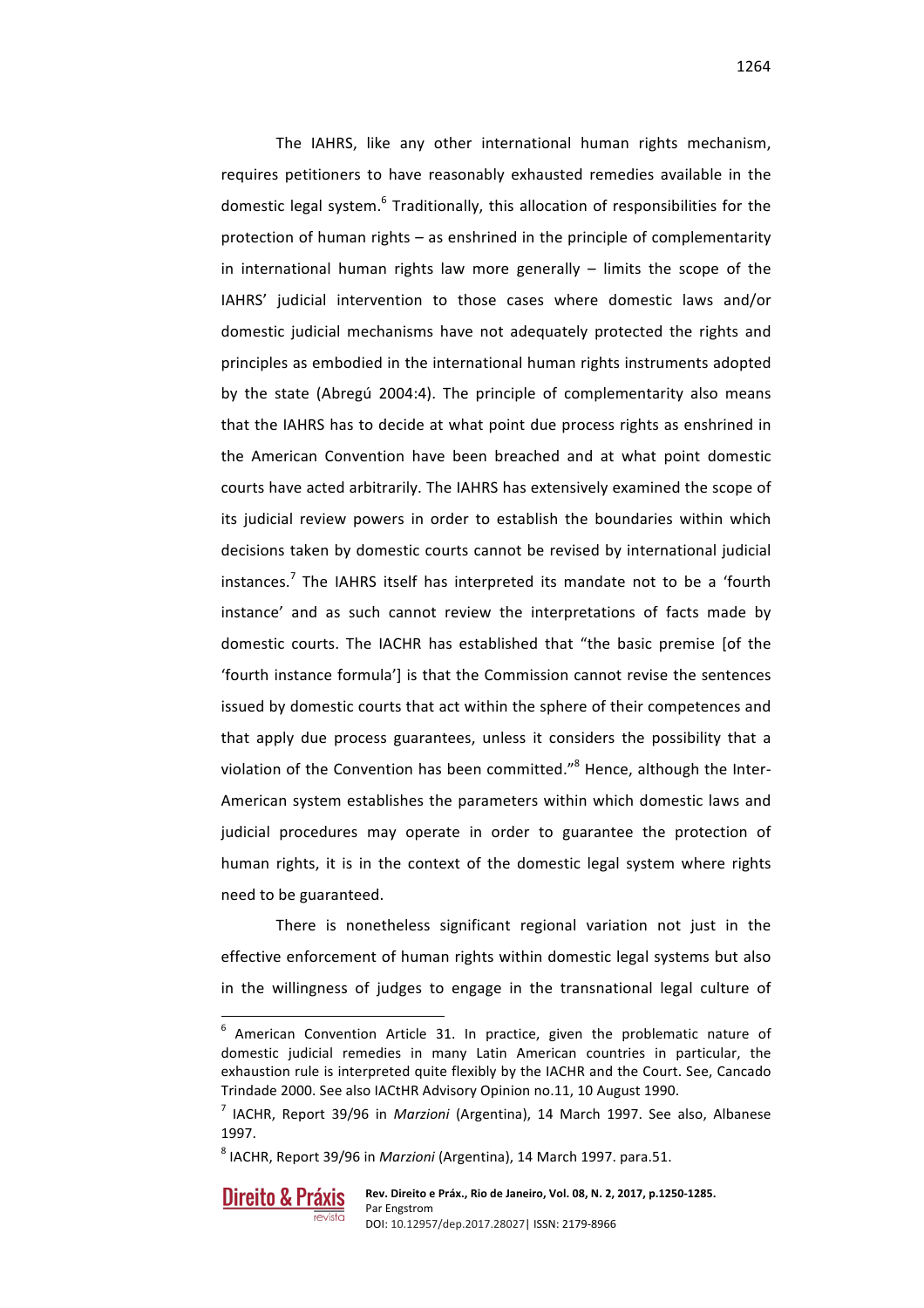human rights and to take advantage of the potential legal and argumentative resources available. Understanding the sources of this variation in judicial thinking and practice is tricky. Some key factors include different degrees of judicial independence, but also divergent national legal traditions, patterns of legal education, and engagement with transnational legal communities. There have been gradual yet significant changes in judicial thinking with regards to international human rights law and the jurisprudence of the IAHRS in particular (González-Ocantos 2016). But, we also need to keep in mind the fragility of such shifts in judicial attitudes. Beyond individual cases of committed judges, Latin American judiciaries, and elsewhere, are attuned to and generally accommodate political shifts. That is, influences external to the judiciary  $$ including from the governments and HROs  $-$  are clearly important when accounting for any judicial changes. The key point to make here is that domestic judges are important political actors that shape the ways in which international human rights are applied domestically.

Human rights litigation before domestic courts has therefore become an important mechanism for human rights activists in their efforts of activating the IAHRS at the domestic level. The formal embedment of IAHRS norms in domestic law provides crucial opportunities for individuals and groups to claim. define, and struggle over human rights. The availability of litigation before domestic courts drawing from international human rights norms incorporated in domestic law is a key legitimating factor for civil society actors in their efforts of political and legal mobilization. Domestic courts therefore have become key arenas for human rights politics as litigants are seeking to pressure state and judicial authorities to give effects to their international human rights commitments and to reform domestic human rights legislation. The internalization of IAHRS norms in domestic political and legal systems across the region has, therefore, partially shifted how the System works in practice. Traditionally, the System has relied on various forms of political pressure from the IACHR, the OAS (not common), or (highly infrequently) other countries to ensure compliance with its decisions and judgements. At the domestic level, the targets of compliance pressures would mainly be the executive or the legislative. That is, processes of compliance with the IAHRS were dominated by

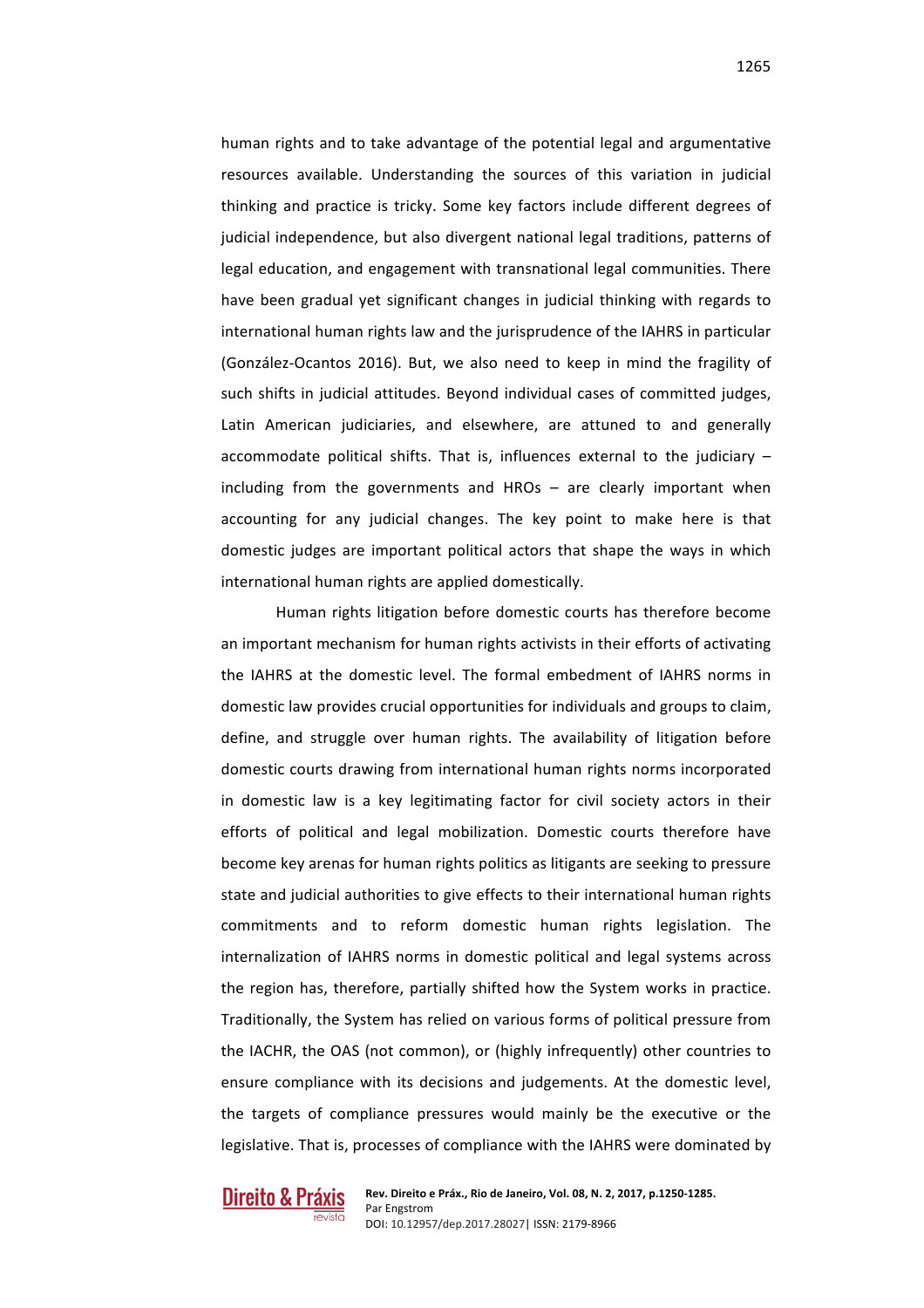the political branches of government Abregú 2004:27). However, the increasing constitutionalization of human rights has established domestic court systems, as the links between constitutional principles and human rights in practice, in the process locating domestic courts as key arenas and domestic judiciaries as key actors of human rights politics.

Moreover, the IAHRS has been an active participant in these efforts at activating domestic judiciaries as enforcers of the Inter-American System's norms and standards. In particular, domestic judiciaries are increasingly in the spotlight following far-reaching doctrinal developments by the Inter-American Court. A unique aspect of the Inter-American Court's relationship to domestic judiciaries is the doctrine of conventionality control, which says that all state actors must review laws under the American Convention, and not apply laws found to be in violation of it (see: Torelly, 2017). Through this doctrine, the Court seeks to enlist all state actors in monitoring compliance with the Convention, as interpreted by the Court. Hence, the Inter-American Court has sought to expand the role of domestic judiciaries in enforcing the American Convention and the rulings of the Court itself. Conventionality control has the potential to extend the shadow of the Court far beyond its relatively small docket. In so doing, however, it also seeks to harmonise judicial interpretations of the American Convention. This has led some legal scholars to argue that the Inter-American Court has been transformed into a 'supranational human rights constitutional court', whose role it is to standardise the interpretation of rights enshrined in the American Convention on Human Rights.

Yet, the legitimate and effective scope of the IAHRS' impact on domestic legal and judicial processes has been questioned. In the first instance, some note the crucial limitations on how conventionality control works in practice, especially given the constraints of the institutional limits of the Court, the capacity of and resources available to domestic judiciaries, as well as the politics of distinct state actors on the ground. There are also issues related to the practice and legal doctrine of subsidiarity, as well as questions concerning the degree of domestic autonomy in the implementation of international human rights obligations. For some legal scholars the conventionality control doctrine raises questions of democratic legitimacy. Contesse, for example,

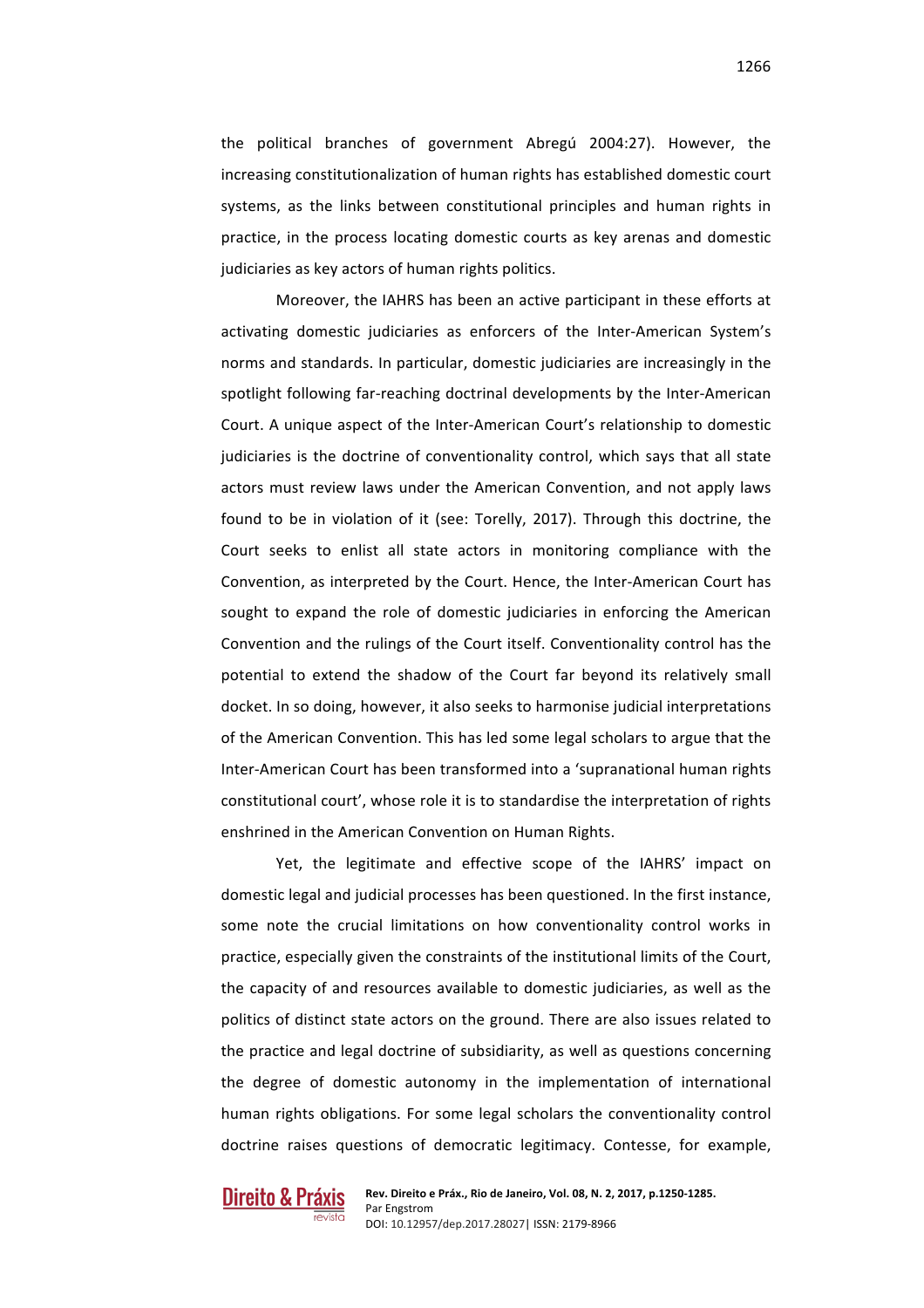criticises what he refers to as the Inter-American Court's 'Velasquez-Rodriguez ethos' rooted in the early days of the Court confronting widespread impunity and unresponsive domestic institutions (Contesse 2016). This is reflected in Cançado Trindade's rejection of the adoption of a 'margin of appreciation' doctrine for the Inter-American Court as inappropriate in the socio-political context of Latin America. Cançado Trindade asked (quoted in Contesse 2016:134):

> How could we apply [the margin of appreciation doctrine] in the context of a regional human rights system where many countries' judges are subject to intimidation and pressure? How could we apply it in a region where the judicial function does not distinguish between military jurisdiction and ordinary jurisdiction? How could we apply it in the context of national legal systems that are heavily questioned for the failure to combat impunity? ... We have no alternative but to strengthen the international mechanisms for protection ... Fortunately, such doctrine has not been developed within the inter-American human rights system.

Contesse, in contrast, maintains that regional changes towards democracy requires increased deference to national political and judicial decisions concerning the most appropriate and effective ways to protect human rights domestically. He argues that after the Court's development of decades of case law and "significant political and legal developments in the region, one might expect a more nuanced approach to the relationship between the Court and states parties" (Contesse 2016:134).

Regardless of one's understanding of the legitimacy and effectiveness of the Inter-American Court's doctrinal approach to its relationship with domestic judiciaries, regional jurisprudential interaction and legal dialogues have intensified in recent years. This is evidenced, for example, in citation rates of the Inter-American Court's jurisprudence by domestic judges (DPLF 2010; DPLF 2013; Medellín Urquiaga 2015). As Cassel argues, one key aspect of the importance of the Inter-American Court lies in its "interpretations of the human rights guarantees of the American Convention on Human Rights, as inspirations for the jurisprudence of national courts" (Cassel 2007:151). This highlights, as well, the 'erga omnes' effects of the Court. Huneeus captures this

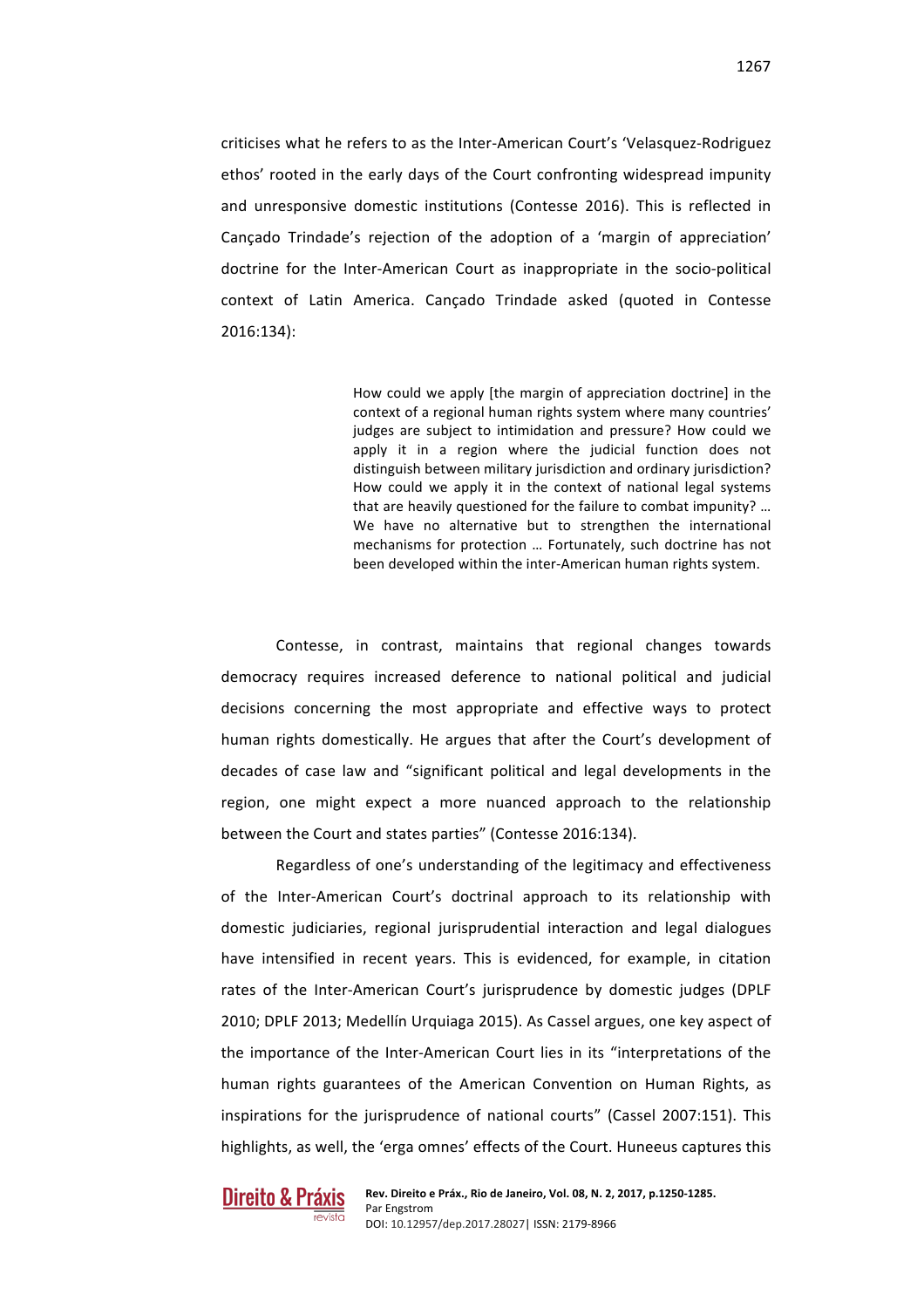aspect of the impact of the Inter-American Court very well in her analysis of the Court and advances in indigenous rights in Colombia:

> The Inter-American Court has never issued a judgment against Colombia on indigenous rights. It has in recent years, however, developed a rich jurisprudence in this area through cases against Nicaragua, Suriname, Paraguay and Ecuador, and the CCC [Colombian Constitutional Court] has frequently made reference to these cases and used them to review national legislation and treaties under the constitutional block. The constitutionalization of the [IAHRS] has also meant that the CCC refers to [the System'sl jurisprudence even in matters not traditionally considered to be human rights law, such as criminal law, family law, and administrative law. The Supreme Court and the Council of State, Colombia's highest administrative court, also regularly refer to the Inter-American Court's jurisprudence in interpreting questions of national law (Huneeus, 2016:191).

#### **State Institutions**

State institutions are crucial actors in the effective implementation of IAHRS rulings, recommendations and human rights standards. State institutions often represent, however, the 'black box' of political analysis through which societal interests are translated into policies and policy outcomes. Unpacking the ways in which states respond to the IAHRS highlights the importance of moving beyond the unitary state to consider how various state institutions interact with the IAHRS and shape the impact of the System. Recent scholarship has highlighted how international human rights institutions rely on different state constituencies both to garner compliance with particular judgments, and to make human rights relevant in domestic politics more broadly. With regards to the IAHRS specifically, different state institutions are now engaged with the System, which has led to the 'disaggregation' of the relationship between countries and the IAHRS. This increasingly means that states no longer interacts with the system solely through their respective Ministry of Foreign Affairs, but also through a number of different institutional channels including the Ministry of Justice, *Ministerios Públicos*, as well as sub-national authorities. The IACHR's friendly settlement procedures, for example, are frequently used to facilitate negotiations between different state institutions and petitioners.

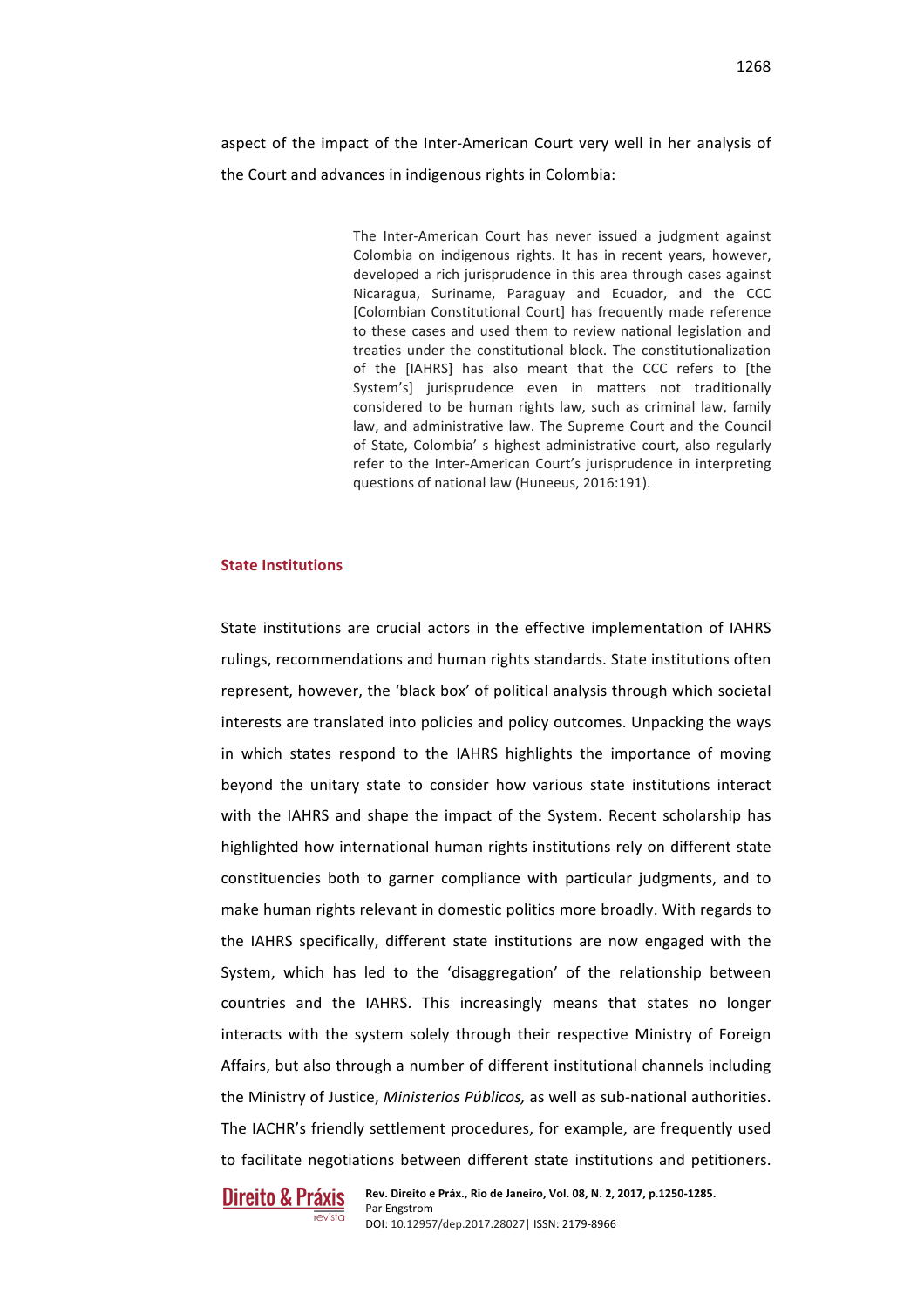Also, due to the IACtHR's creative remedial regime that emphasizes equitable relief, the Court frequently issues orders that require action from state actors other than the executive. This highlights the importance of paying closer attention to the mechanisms through which human rights norms become embedded, or not, in formal state institutions and the informal politics surrounding them.

There are various pathways through which the procedures and norms of the Inter-American human rights system have become embedded in state institutions. For example, the increasing interaction with the IAHRS may strengthen the relative power of sections of the bureaucracy dealing with human rights. The adoption of a human rights discourse within the state bureaucracy empowers those actors and agencies with the required policy expertise over others in national policy-making. In cases of policy disputes, claims based on salient human rights norms shift and raise the burden of justification necessary to overcome the claimant's position in favour of competing policy options. Also, the institutional status of those state officials who are engaged with the IAHRS and who are active participants in transnational and regional dialogues on matters of human rights is strengthened. The recognized policy expertise and international linkages of the specialized state bureaucracy may help to overcome resistance by other state actors. Embattled 'pro-rights' constituencies in some contexts have utilised rulings, statements and legal precedents set by the IAHRS to lend international weight to their efforts to bring about domestic policy change. Yet, this is not to exaggerate the relative influence and institutional weight of the human rights bureaucracy, as the numerous challenges of state administration in relation to human rights implementation discussed below amply illustrate.

Moreover, the interaction between the IAHRS and sectors of the state bureaucracy may also give rise to processes of socialization on the part of state officials involved. Whatever their original views, engaging with the IAHRS, having to justify policy within the terms of the dominant discourse of the system fosters such socialization. $9$  For example, the dynamics of the IACHR's friendly

 $9$  See generally, Finnemore (1993) emphasises international organizations as the normative teachers of state elites, and Pevehouse's (2009) theory of democratization

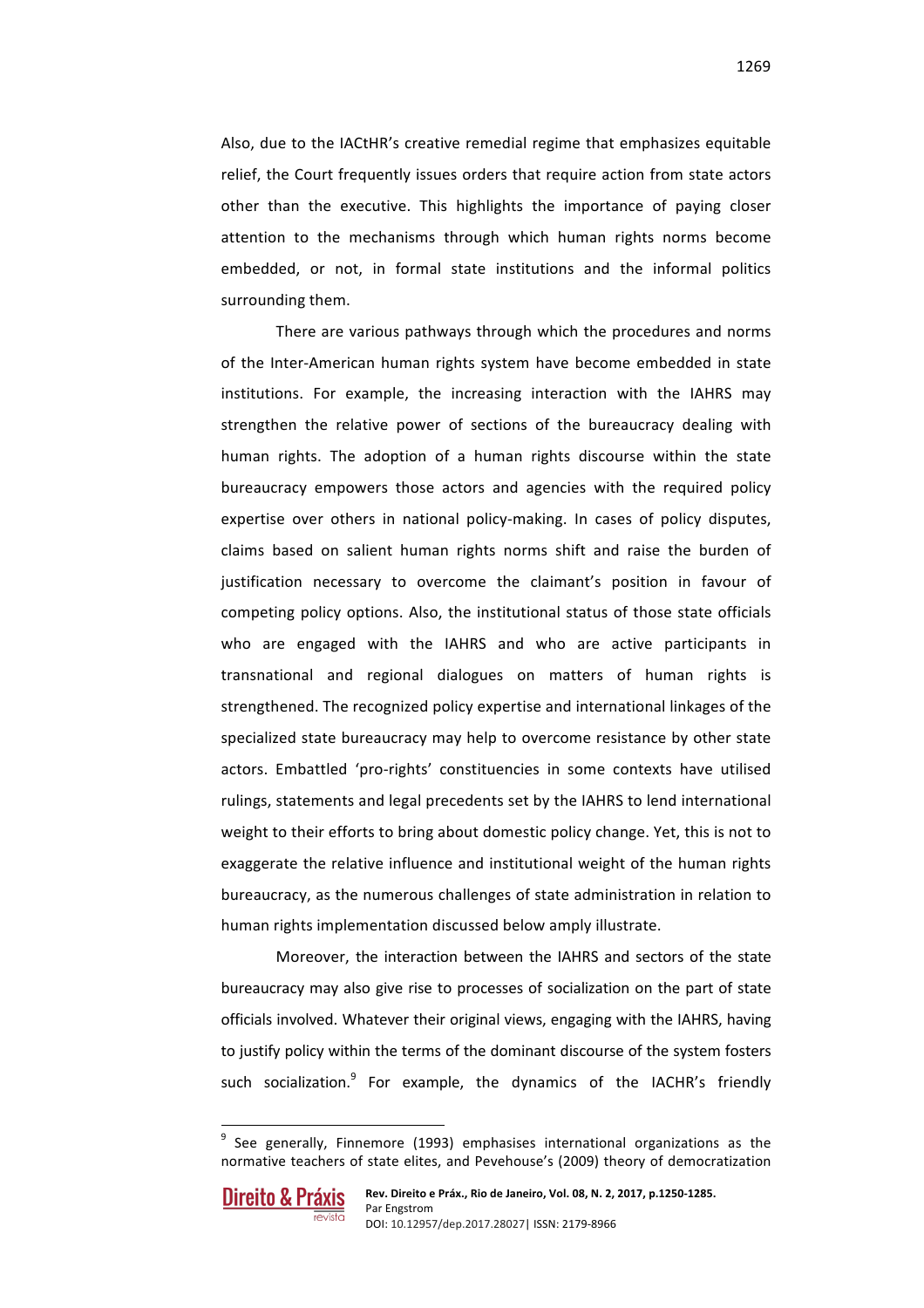1270

settlement procedures allow specific cases to generate opportunities to pursue a dialogue between petitioners, NGOs and the state both with regards to the case itself and the possibilities of broader institutional reforms. Although friendly settlement procedures do not imply a level playing field between the petitioners and the state, there are significant public repercussions when engaging in negotiations that may put pressure on the government to reach a solution. Having to engage with petitioners and domestic human rights groups may reinforce processes of socialization of state officials.

In addition, implementing IAHRS decisions and recommendations often also requires measures from the state beyond reparations to victims of human rights violations in specific cases. In this way, specific IAHRS cases can push specific human rights issues onto policy and legislative agendas and produce government policy changes and institutional initiatives with the view to prevent similar violations from occurring in the future. In its interactions with states the IAHRS is increasingly looking more closely at the state's institutional response to any violations that have been committed than at a single rights violation by a state agent. The impact of the IAHRS on public policy formulation and implementation is to a large extent a function of its embedment, or institutionalisation, in state institutions, and whether the state has effectively organized its institutions in ways that provide effective remedies for human rights violations. As a result, IAHRS norms have wideranging implications for the organization of administrative structures as they increasingly advance standards for how state institutions should be organized in order to guarantee human rights and appropriate remedies to victims of human rights violations.

Despite these notable changes in the institutional relationships between many Latin American states and the IAHRS, significant challenges facing substantive human rights reforms remain. Clearly, the System is dependent on the cooperation of state institutions for it to have an impact on human rights outcomes. But, general political will to accept the authority of

<u> Alexandria de la contrada de la contrada de la contrada de la contrada de la contrada de la contrada de la c</u>



from the outside in focuses on the role that face to face elite interactions in regional organizations can play in sensitizing bureaucratic elites to their interests in democratization and regional cooperation.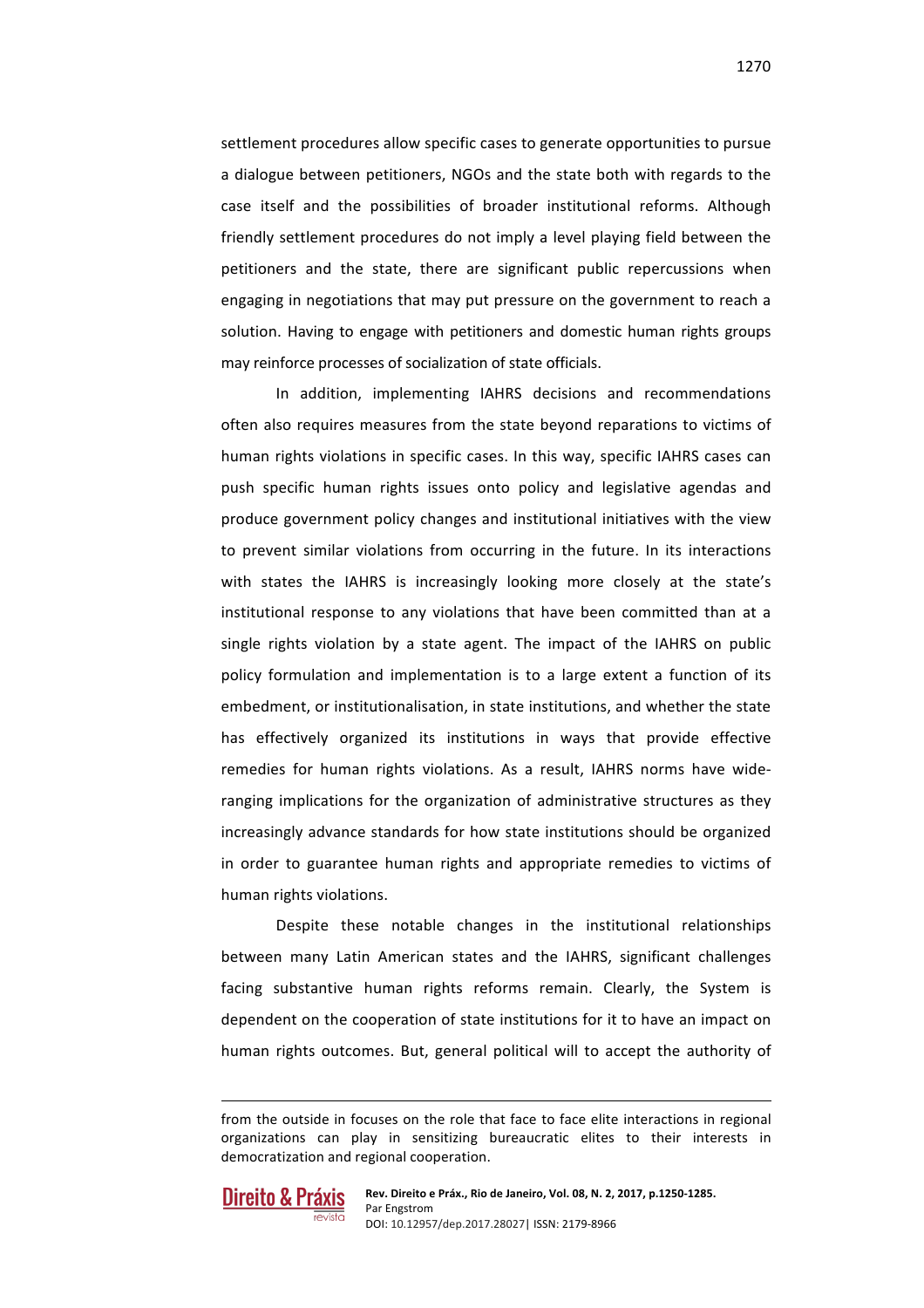the IAHRS, albeit important, does not necessarily translate into effective implementation of the IAHRS' decisions and recommendations. As outlined above, states are not monolithic entities and there is often a degree of divergence  $-$  both within and between the different branches of government  $$ regarding the relative weight institutions ascribe to human rights considerations. Even in cases where political will exists to comply with the judgements and recommendations of the IAHRS, state institutions do not always have the capacity  $-$  whether managerial, administrative, technical, or human  $-$  to ensure effective implementation of human rights reforms. In addition, the relationship between petitioners and the human rights bureaucracy is rarely smooth and collaborative. The negotiations of specific human rights cases under the auspices of the IACHR are often difficult and contentious. Petitioners are, after all, threatening the state with international condemnation; government lawyers  $-$  as all lawyers  $-$  do not like to lose legal arguments; and international scrutiny restricts the autonomy of government action.

Moreover, few Latin American states have formal institutional mechanisms in place to ensure consistent implementation of IAHRS' decisions and recommendations. Indeed, in light of the administrative frailties of many Latin American states, one of the key challenges lies in establishing administrative procedures and institutional mechanisms that ensure the implementation of IACHR recommendations, the sentences of the Inter-American Court, and that would not rely on the discretionary support of the executive on a case to case basis. Effective state implementation requires high level of coordination among different state institutions, both within the executive branch and with the legislative and judicial branches. But, there are often significant obstacles to inter-agency communication and coordination within state institutions that limit the effective implementation of human rights reforms. Given these intricacies and pervasive irregularities of state administration the influence of the IAHRS on domestic reforms is often subject to significant limitations. The IAHRS can provide, nonetheless, a political space for discussion and negotiation between the key actors involved in human rights reforms (including different parts of the state); it provides an authoritative set of norms and standards to regulate the specific issue-area

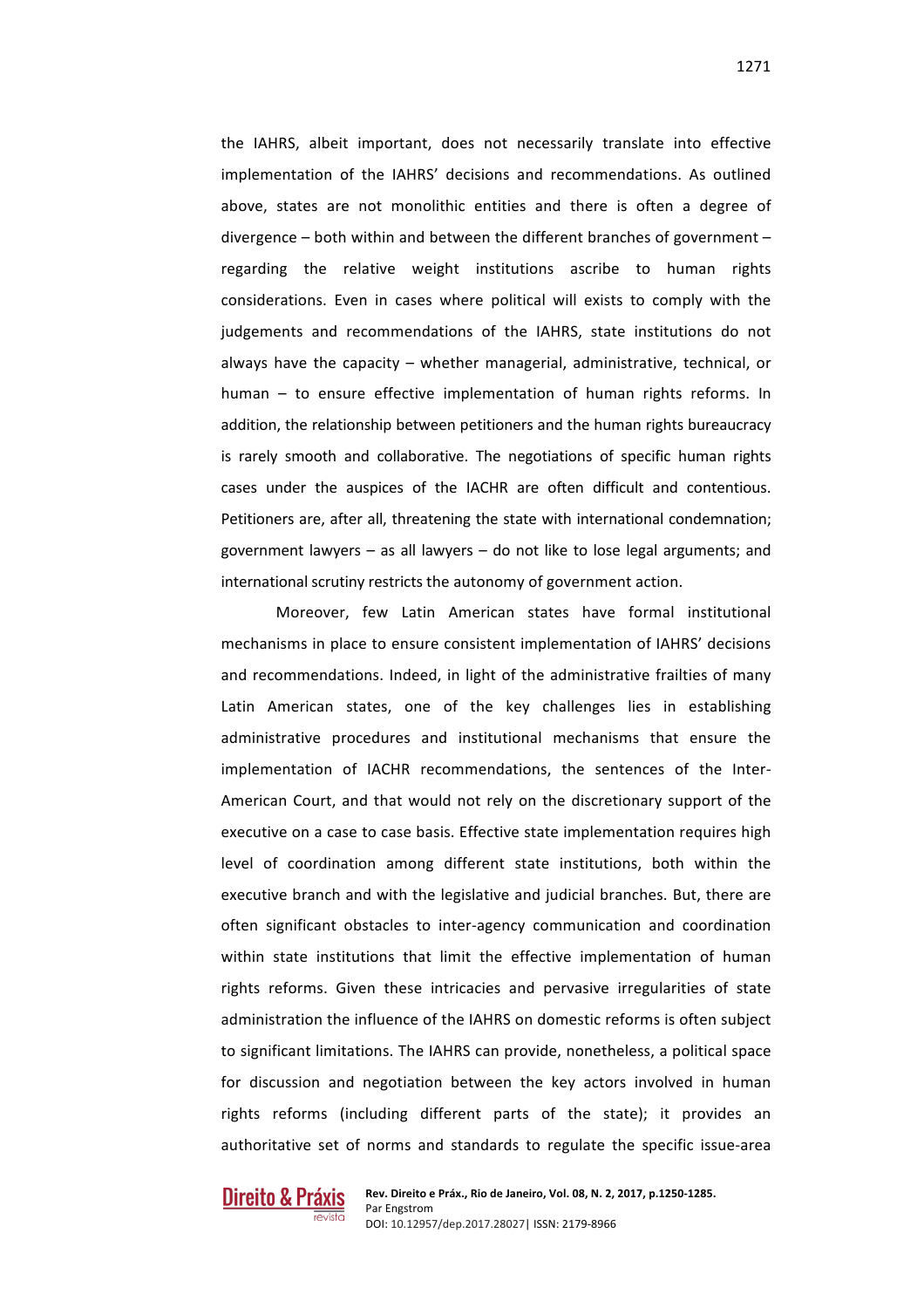subject to the reforms; and it adds an additional layer of political pressure, momentum and urgency to the resolution of human rights problems.

## **III. A Research Agenda on the IAHRS: Political and Methodological Considerations**

The previous section highlighted the multitude of ways in which the IAHRS matters for domestic human rights change; that include key dimensions of impact that are not captured in conventional compliance models of international human rights law. In lieu of a formal conclusion, I will now turn to the question of how scholarship can contribute towards the genuine strengthening of the Inter-American Human Rights System.<sup>10</sup>

As is well known, the IAHRS is facing a series of inter-locking political challenges that fundamentally affect its capacity to advance the realisation of human rights in the region (see: Osmo and Martin-Chenut, section 3.2; and Veçoso and Villagran Sandoval; both in in this special issue). In recent years, several states have become increasingly strident in their challenges of the system, particularly when IAHRS decisions have run counter to important geopolitical and economic policy objectives. Moreover, the rise of sub-regional organisations, such as UNASUR, has seen other incipient human rights mechanisms expand into areas that were previously the exclusive institutional remit of the IAHRS. The continued lack of universal ratification of the System's major human rights instruments, particularly by Anglophone parts of the region, remains a source of criticism for those seeking to undermine the IAHRS. Also, as highlighted above, unlike in earlier periods of the System's institutional development, the region's governments are today nearly universally elected by popular vote. The formal democratic credentials of governments have made the balancing act for the IAHRS between its role as a supranational human rights arbiter on the one hand, and the principle and practice of subsidiarity on

 $10$  For an extended account of many of the issues discussed in this section, see Engstrom et al. 2016.

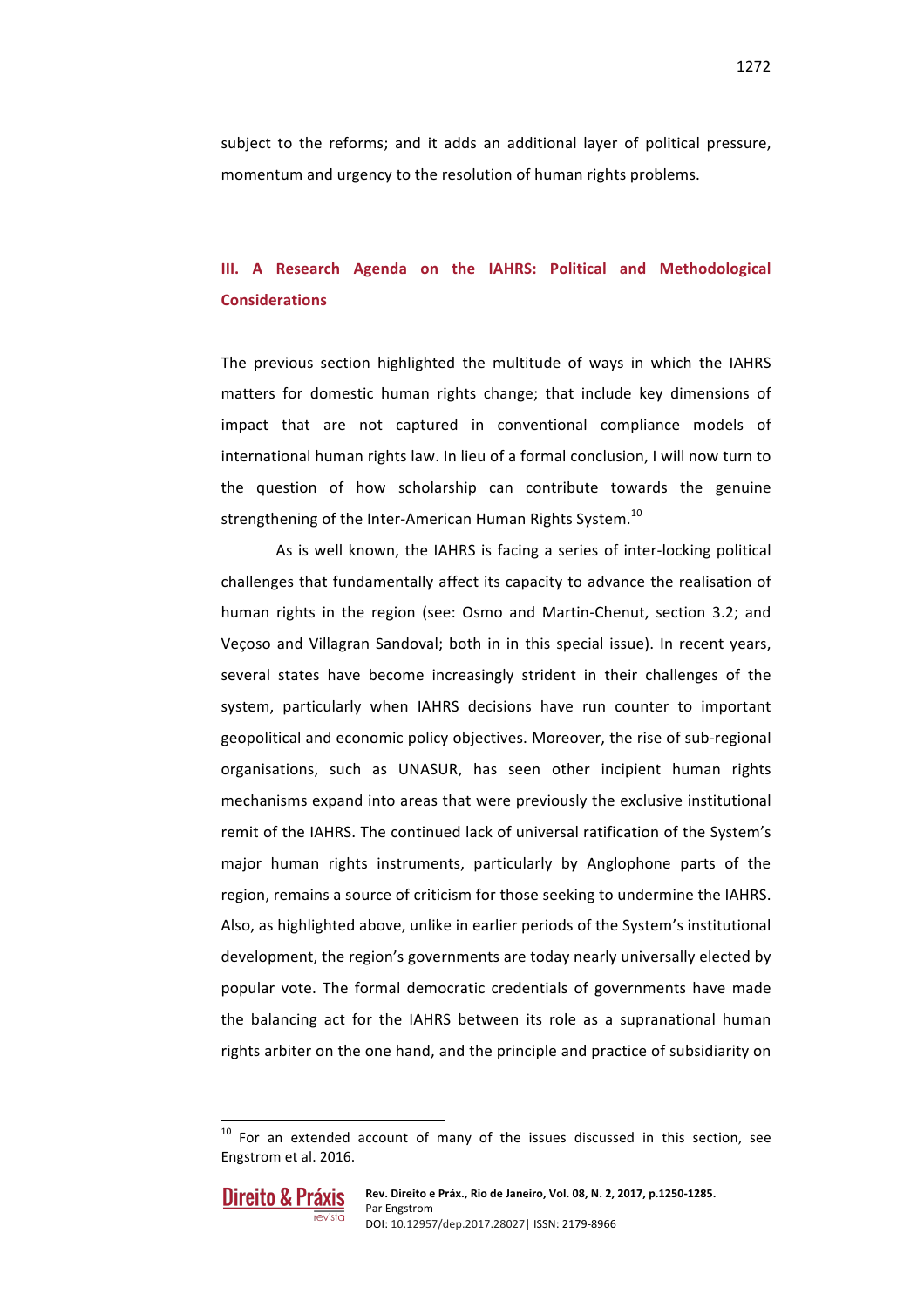the other, increasingly delicate.<sup>11</sup> In addition, transnational and domestic challenges to IAHRS jurisprudence risk damaging the System's authority and legitimacy in the eyes of its key stakeholders. At the transnational level, crossnational resistance movements target the System's developing jurisprudence and practice on particular human rights standards, such as women's or LGBTI rights, while challenges at the domestic level take many forms, including the overturning of IAHRS-inspired legislation.

It should be recognised, however, that throughout its history, the IAHRS has regularly been subject to fierce criticisms, and it has operated in an often politically hostile regional context. For example, one of the reasons why the Commission struggled in its early days was the perception that it had been created by the United States as part of its efforts to undermine the Cuban revolution. The System has also regularly faced challenges from states and officials hostile to its expansion and/or to certain rulings. One crisis in the late 1990s arose as a result of attempts by the government of Alberto Fujimori in Peru to withdraw from the Court's jurisdiction. Over the past few decades, Brazil, Dominican Republic, Ecuador, Nicaragua, Peru, Trinidad and Tobago, and Venezuela have all variously suspended payment of organisational dues, (temporarily) withdrawn their ambassadors, claimed not to be bound by a particular Court judgment, and threatened to or actually denounced the American Convention following contested decisions.

A sanguine perspective on the IAHRS, therefore, would seek to put the System's contemporary challenges in context. While the threat of backlash from states is real, it is important to differentiate between backlash and routine domestic judicial and political processes. Resistance may, in part, be an inevitable consequence of being an international human rights institution fulfilling its institutional mandate of monitoring and scrutinizing the human rights records of states. Put differently, as the impact of the IAHRS grows, so, too, do the challenges to its authority. Backlash against the IAHRS, and international human rights more generally, also reminds us that any

 $11$  Such challenges have been evident in, for example, the Court's deliberations in relation to the applicability (or otherwise) of domestic reparation programmes, the rule of exhaustion of domestic remedies, and decisions handed down by domestic courts regarding reparations.

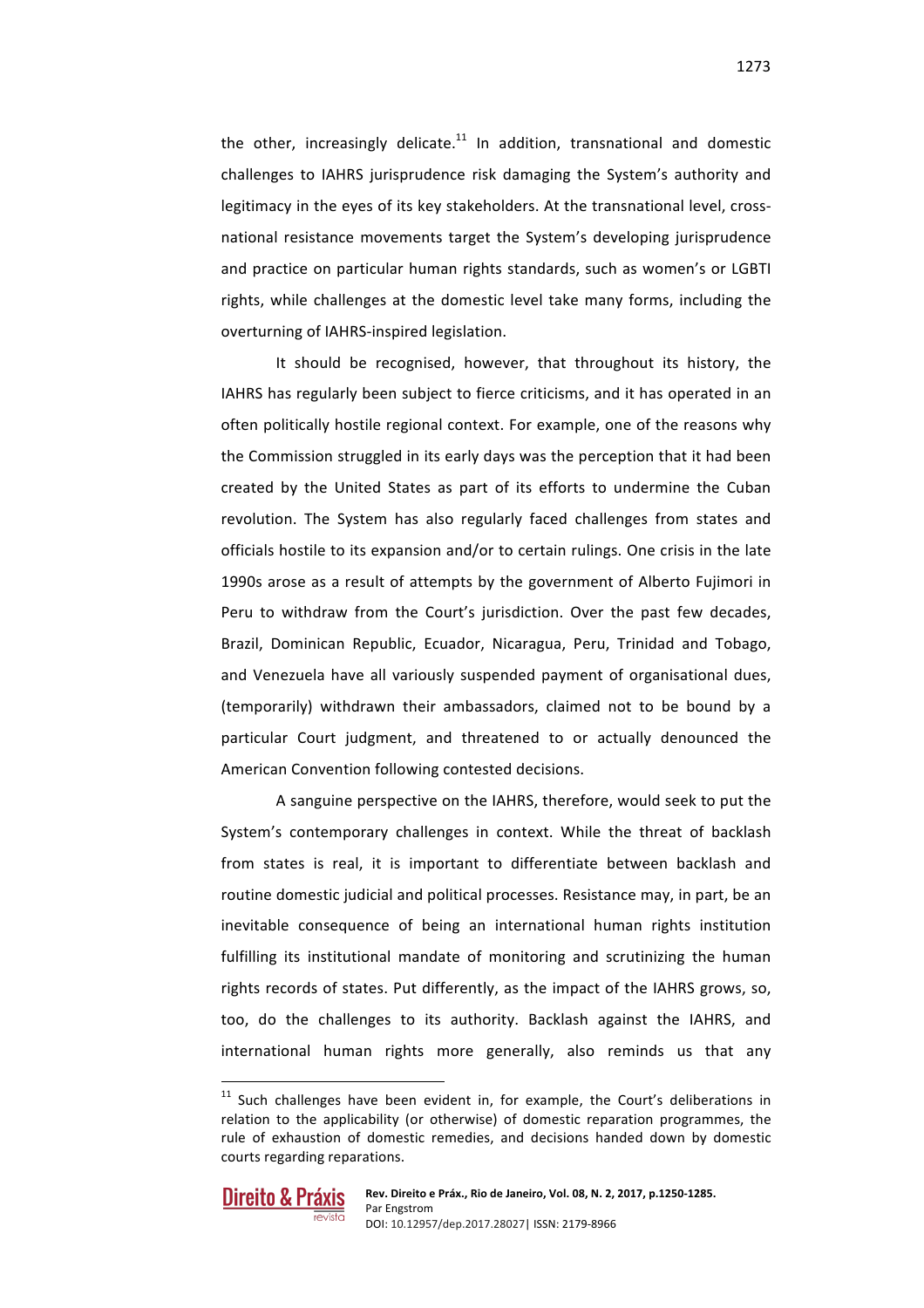progressive human rights change is never irreversible. States can move away from implementing human rights standards just as they can move towards it. In other words, while the political challenges to the IAHRS have their immediate causes in the shifting regional politics of Latin America, resistance to impactful human rights politics should not come as a surprise. Longer-term perspectives on the IAHRS therefore help us to understand contemporary forms of resistance to the IAHRS.

Moreover, the IAHRS itself has important agency in confronting political challenges. The IAHRS has undertaken important institutional innovations and adaptations in response to persistent changing political circumstances. For example, some of the procedural reforms the IAHRS has undergone have had positive impact. Changes to the reporting on compliance monitoring from written reports only to private hearings are credited with increasing institutional impact. Procedural changes are unlikely to be sufficient, however, as the historical record of the IAHRS indicates. New initiatives in recent years, such as creating a working group of experts to investigate the disappearances of students in Ayotzinapa, Mexico, have enabled impact in real time, rather than only as a result of years of extended legal proceedings. Such institutional innovations could inspire future activities.

With these, and other, challenges in mind, I will conclude by highlighting some of the many areas of concern that future research and advocacy on the IAHRS could fruitfully address. First, there is a pressing need to think more seriously about backlash and resistance to human rights, including the IAHRS. As a concrete illustration of such resistance, there are the perennial concerns over the politicised nature of IAHRS appointments processes and states using appointments as a way to shape the Commission and Court into more deferential organs. These efforts to constrain the influence of the System and to exert more subtle political control of its institutional development can be seen in attempts to secure appointments of officials who favour a minimalist system to both the Commission and the Court. At the same time, civil society groups are pushing to create more avenues for weighing in on appointments debates. There is clearly a need for clarity and transparency in the criteria and procedures for the appointments of

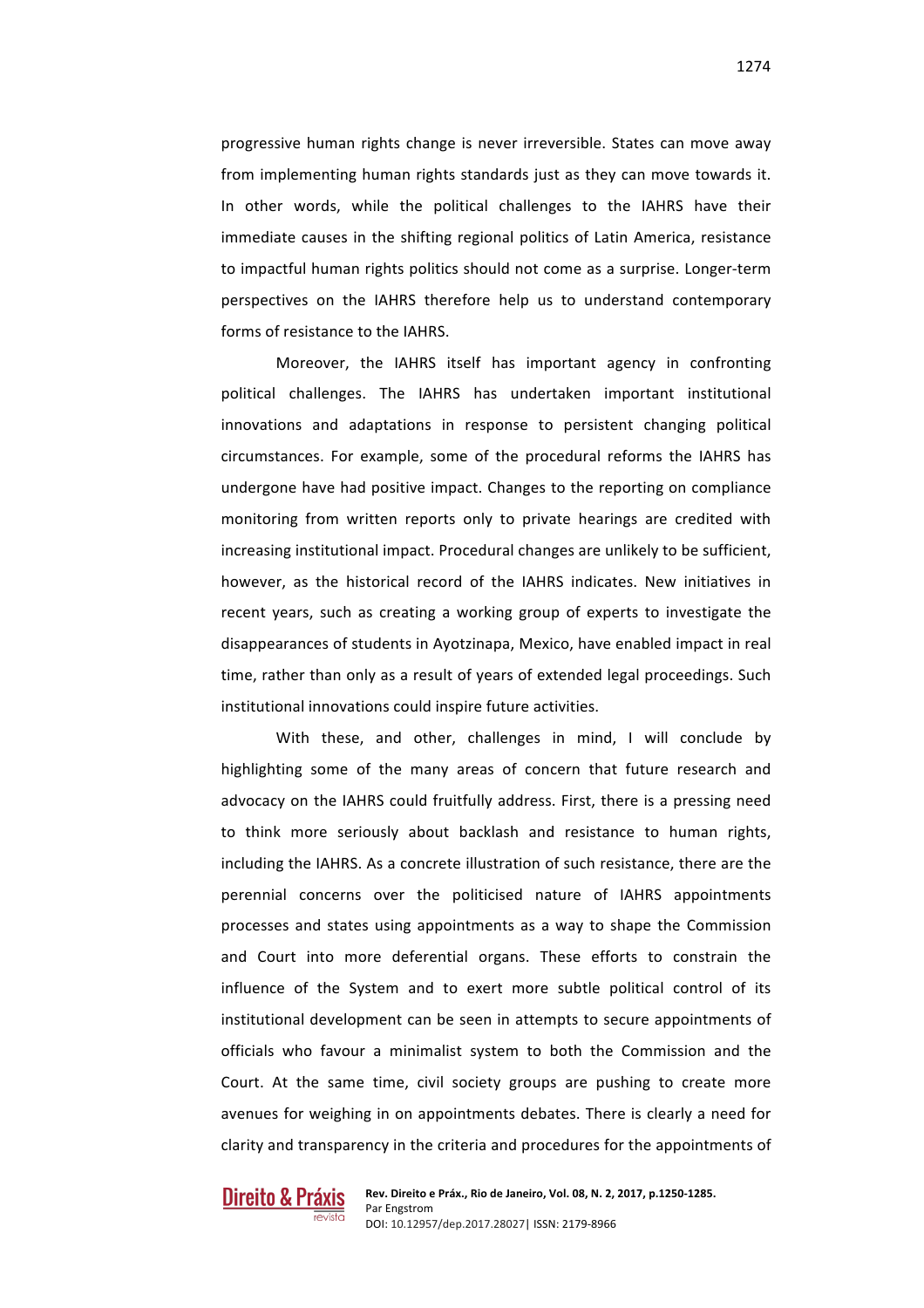officials. Important advances, external to the IAHRS, have recently taken place in this regard, as manifested, for example, in the work of the Independent Panel for the Election of Inter-American Commissioners and Judges. Here, further research is needed on the design and implementation of appointment procedures (see the article of Salazar e Arriaza, in this issue). There is important comparative scholarship, for example, on international tribunals that looks into the process and politics of appointments procedures. There has been less research, however, on the impact that particular judges and commissioners have on their institutions, and how this shapes, in turn, the impact of the Inter-American System.

A second, and related, challenge facing the IAHRS concerns its consistent underfunding, which continues to limit the scope for conducting proactive rights work and investigations. The limited resources available to the IAHRS and, in particular, the Commission, have contributed to a significant backlog of petitions. Despite some restructuring of the Commission's casemanagement system in recent years, such difficulties are likely to persist given the increasing caseload of both the Commission and the Court. Although the most alarming projections concerning the future of the Commission have been dispelled following the acute financial crisis of 2016, limited resources continue to be an existential challenge (Engstrom et al 2016). Assuming stagnant or, at best, modestly rising funding in the coming years, the development of new models of work will inevitably mean that personnel and funds will be diverted away from existing areas of activity. Previous institutional changes  $-$  for example, expanding the work of the Commission's Rapporteurs  $-$  resulted in greater pressure being put on resources for processing petitions. Additionally, decisions to prioritise particular areas or activities are often not subject to the System's autonomous discretion. Institutional initiatives are often dependent on external donors, whose priorities may not necessarily align with those of the IAHRS. This is manifested, for example, in the current difficulties of the Commission to secure funding for its newly established Unit on Economic, Social and Cultural Rights. Systematic research on how resource priorities are set is crucial, therefore, in order to understand the decisions that shape whether the institutional resources at the

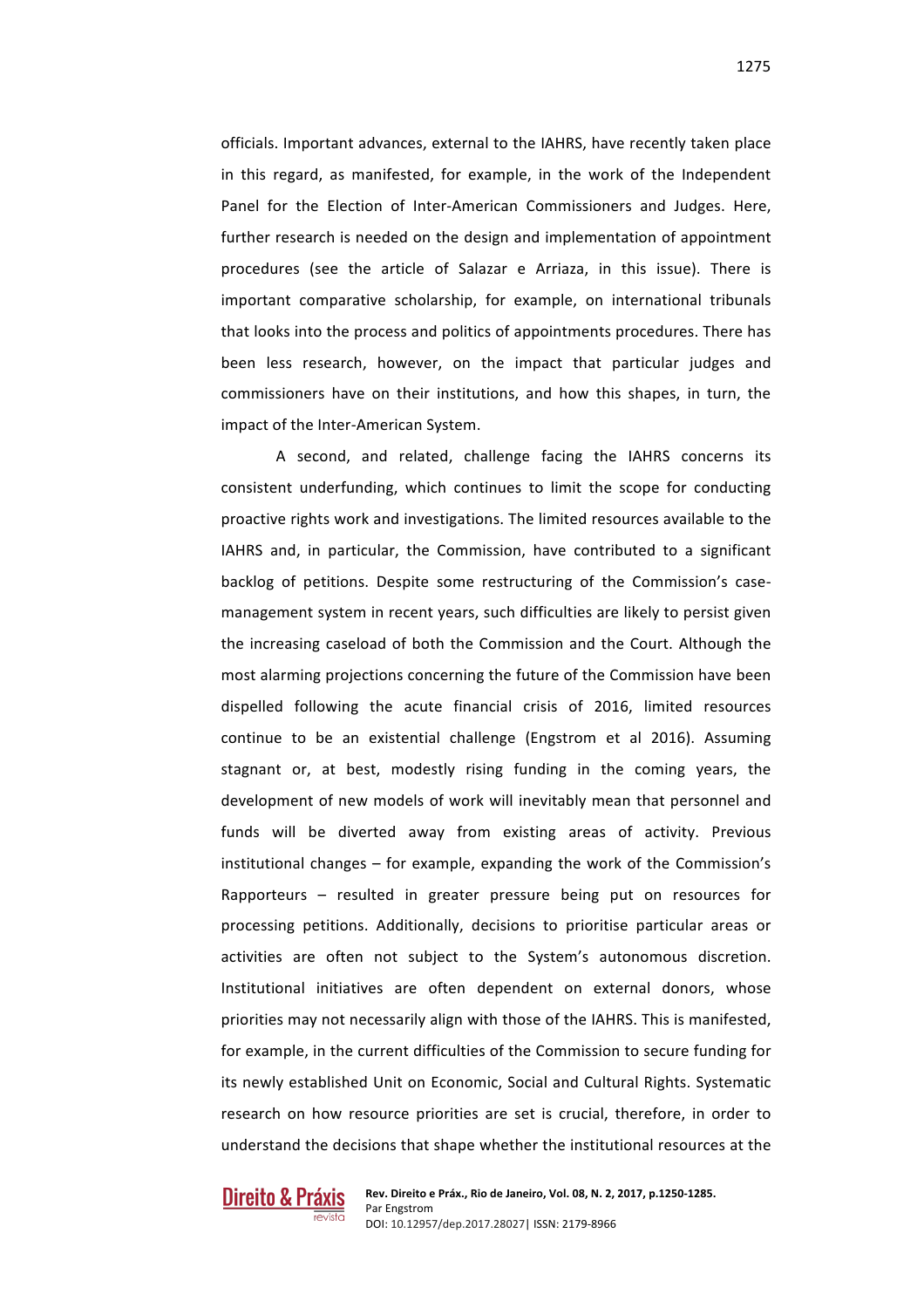System's disposal are deployed where the need is the greatest (however conceived). Further research is also needed on the politics of financing of the IAHRS. For example, seeking to boost funding from extra-regional donors, whether that entails state donors or private foundations, may appear attractive in the short-term, although such fundraising efforts may generate significant legitimacy and authority challenges from the System's detractors.

Third, and building on the point relating to institutional priorities and resource allocation, there is a pressing need for evidence-based research on the impact of the System. The absence of systematised and comprehensive data on many areas of the IAHRS' activities  $-$  for example, on the results of precautionary measures and friendly settlements  $-$  continues to prevent rigorous analysis of the System. The need for better quality data on the IAHRS is pressing in order to generate more detailed understanding of the impact of the System. For example, as has been emphasised throughout this article, focusing exclusively on the IAHRS' general compliance record conceals the important effects that the System has on domestic human rights. Although the 'compliance crisis' of the IAHRS is real, there is significant variation in compliance patterns across mechanisms and orders. In particular, significant variation in 'compliance pull' is manifested between different IAHRS mechanisms. For example, states tend to comply more readily with the provisions of friendly settlements than they do with the rulings of the Inter-American Court. Research indicates that this is explained by the fact that states have agreed to undertake remedial action during a negotiation process, rather than having it imposed upon them by a court ruling (Saltalamacchi et al forthcoming).

Moreover, further research is also needed to better understand complex interactive effects, institutional feedback loops, and the potential complementarity of institutional mechanisms. For example, there is evidence to suggest that the higher the degree of complementarity between institutional mechanisms, the greater the effects. The potential impact of the IAHRS is greatest when the IAHRS mechanisms are used in a coordinated fashion and as part of a coherent strategy. Specific rulings or awareness-raising activities can generate human rights change in and of themselves, but their

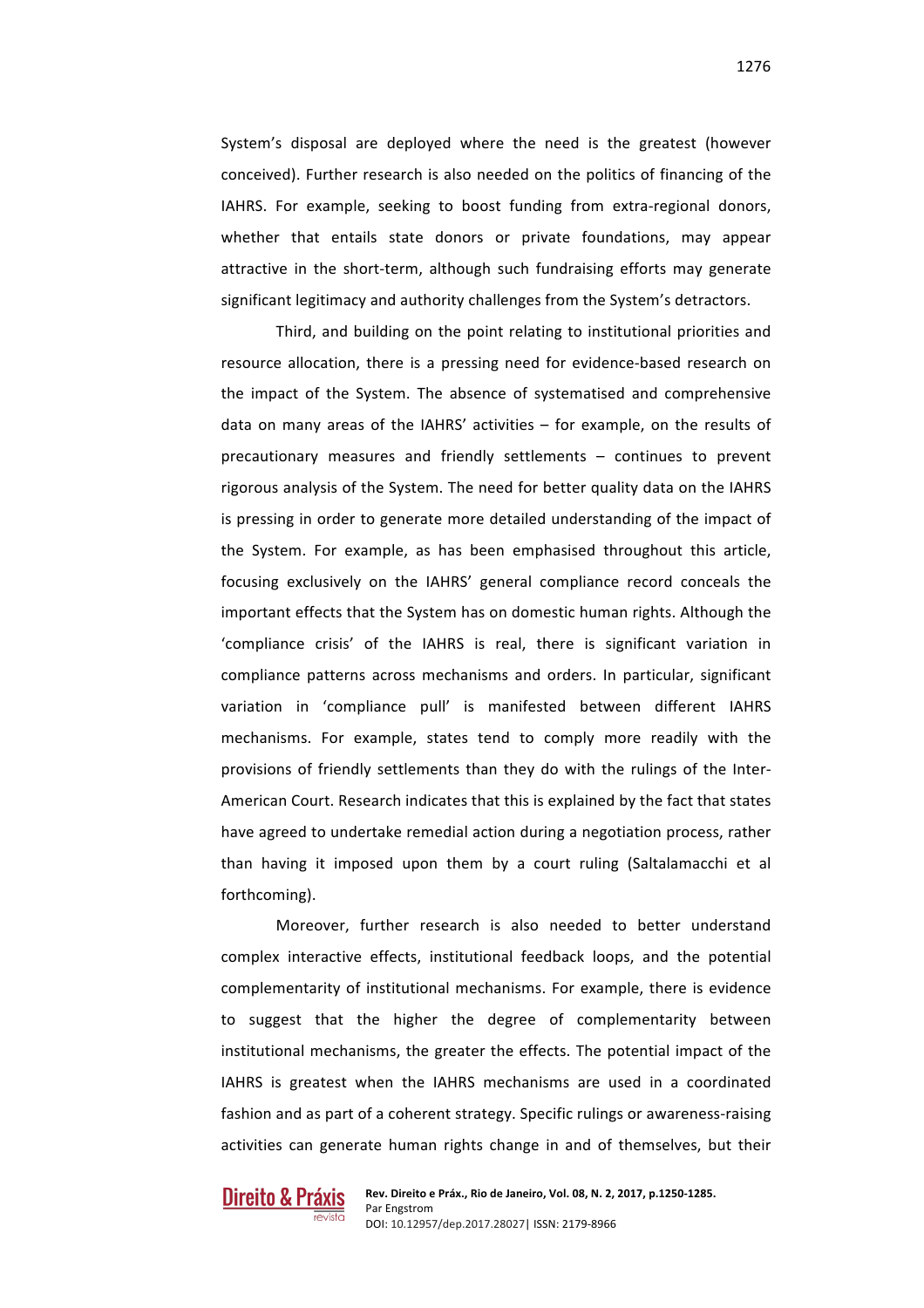impact may be amplified if they occur within the context of a broad and coordinated strategy. A notable example of this has been in the area of women's rights where the IAHRS has used all the various instruments at its disposal – such as treaty-making (the Inter-American Convention on the Prevention, Punishment and Eradication of Violence against Women, "Convention of Belém do Pará"), rapporteurships, in-country visits, the petitioning process and court rulings  $-$  to achieve highly significant outcomes (see, in this issue, the work of Prandini). Where used strategically and in tandem, the System's mechanisms can be mutually reinforcing and can amplify the impact of one another. Impact tends to be more limited, on the other hand, where mechanisms are used in isolation. In-depth and sustained research is needed to better understand whether, and in what ways, the Inter-American System may have demonstrable positive effects on domestic human rights through such pathways of impact.

Finally, genuine methodological and disciplinary pluralism in the study of the IAHRS, and international human rights more generally, is long over-due. Hafner-Burton and Ron argue that scholarly assessments of the role of law and institutions in protecting human rights tend to be significantly shaped by choice of research method (Hafner-Burton and Ron 2009). While statistically inclined research generally attribute very little impact, if any, to international human rights institutions, qualitative case studies tend to find often significant influence of international law and institutions on political behaviour. Qualitative approaches to the study of the effects of the IAHRS enable in-depth analyses of what are often complex and prolonged pathways to human rights compliance; processes that quantitative studies are ill equipped to illuminate. Yet, divergent assessments are grounded in often-irreconcilable epistemological positions with many qualitative scholars rejecting the utilitarian groundings of research into questions of impact and institutional effectiveness. Fortunately, an increasing methodological diversity is enriching our understandings of both the potential and limits of human rights institutions in affecting political outcomes. The combination of methodological approaches is clearly to be promoted, but at the same time it should be the central questions and research puzzles of this particular field of enquiry that

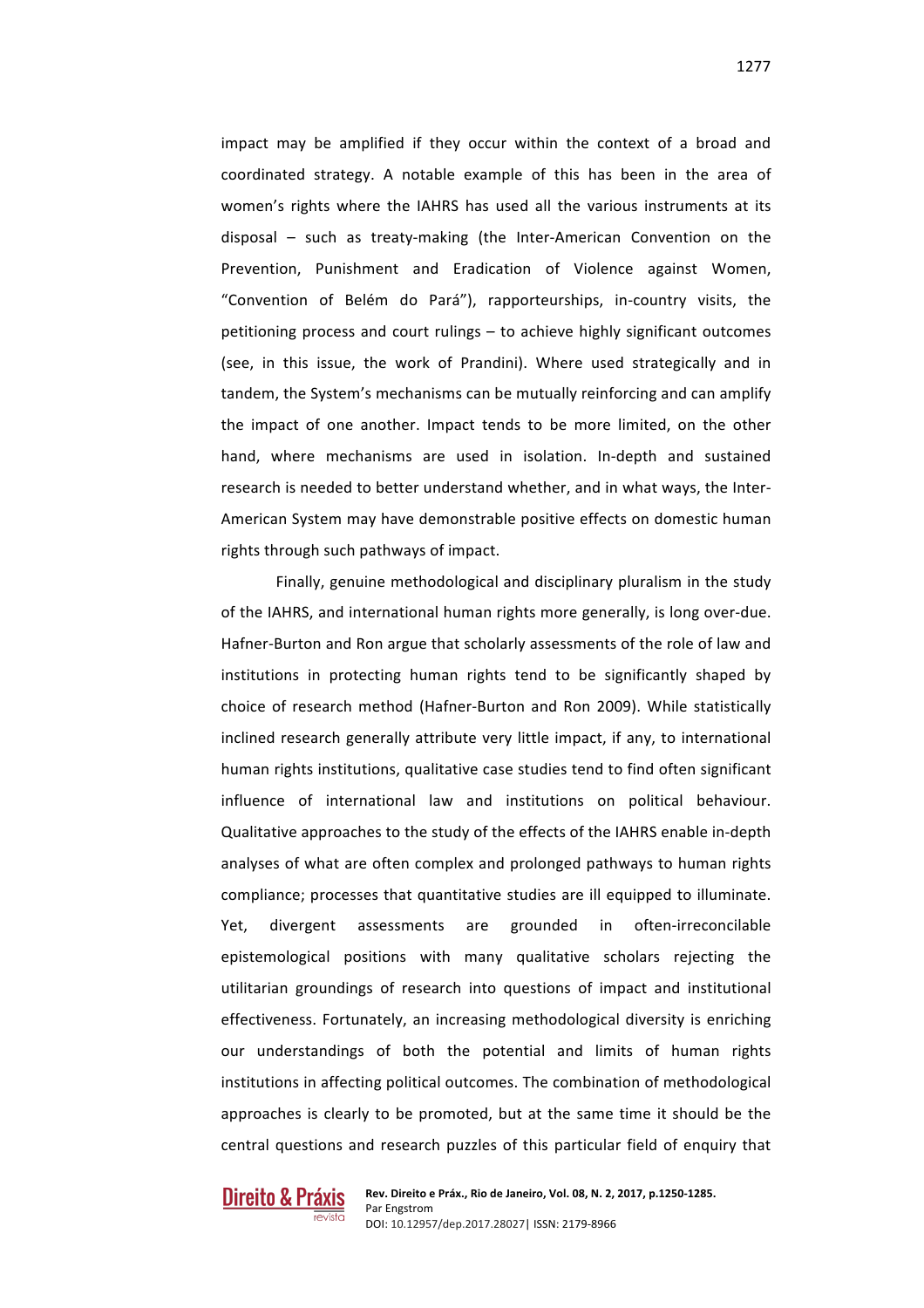guide the appropriate methods and disciplinary approaches and not the other way around.

In this sense, moreover, an interdisciplinary approach to the study of international human rights and its impact on domestic politics calls for a dislocation of disciplinary and theoretical boundaries. For example, much scholarship continues to adopt understandings of human rights that focus exclusively on imposing constraints on state behaviour. Focusing exclusively on the law as a constraint, however, misses the important constructive role that international human rights law has in legitimating political behaviour and in enabling state reforms. This has been highlighted above, for instance, in the discussion of the role of the IAHRS in potentially enabling, as opposed to constraining, state action for the protection and promotion of human rights. Similarly, there has been an overwhelming focus in human rights research on evaluations of the empirical relationship between state participation in human rights treaties and country performance on different measures of human rights in practice. This literature has generated important insights into the political dynamics of state commitment to international human rights and, to a lesser extent, the effects of treaty ratification on state behaviour. Yet, an exclusive focus on formal treaties has important drawbacks. In the first instance, these global large-N comparisons do not capture what are strong regional differences in the relative effectiveness of regional human rights regimes which countries are parties to. But most crucially, as pointed out above, there is clearly no mechanical equivalence between treaty ratification and domestic human rights reforms. Rather, formal state ratification of human rights treaties is often followed by a protracted and contentious process of political struggle about the domestic implementation of human rights norms. This points to the importance of grounded analysis of domestic political processes of the kind suggested in this article. This seems particularly important as studies of human rights governance increasingly engage with studies of what explains repression and human rights violations in the first place. By leveraging the IAHRS, domestic human rights groups across Latin America have been able to keep human rights demands alive, despite state and judicial resistance and obstacles encountered at home. Indeed, the emergence and consolidation of

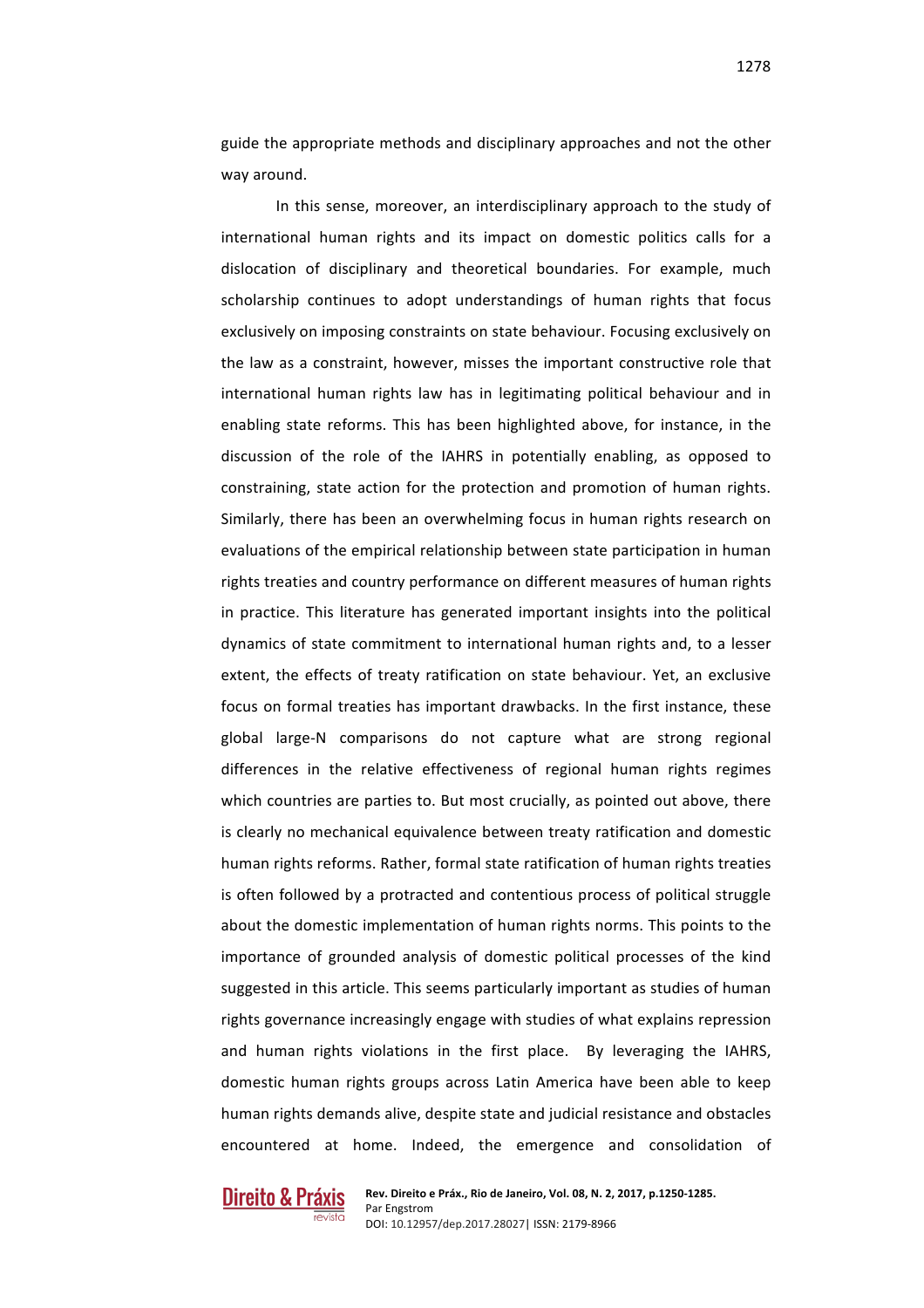movements of victims, their relatives, and human rights advocates explain to a large extent the persistence of claims over time that characterises the development of human rights as a field of political practice in Latin America.

In short, domestic actors tend not to remain passive recipients of international human rights norms and there are important feedback mechanisms as these actors influence the development of international norms and institutions. The effects on the institutional development of the IAHRS in turn have been significant. The Inter-American Commission in particular, but also the Inter-American Court, have at various critical conjunctures found allies in the regional human rights movements. As a result, the normative strengthening of human rights, as codified by the IAHRS, can from this perspective be seen as a series of legal and institutional responses to the concrete conditions the human rights advocates and movements faced following the formal political transitions to democracy in Latin America. From this perspective, despite the many challenges, the future of the Inter-American System looks distinctly bright.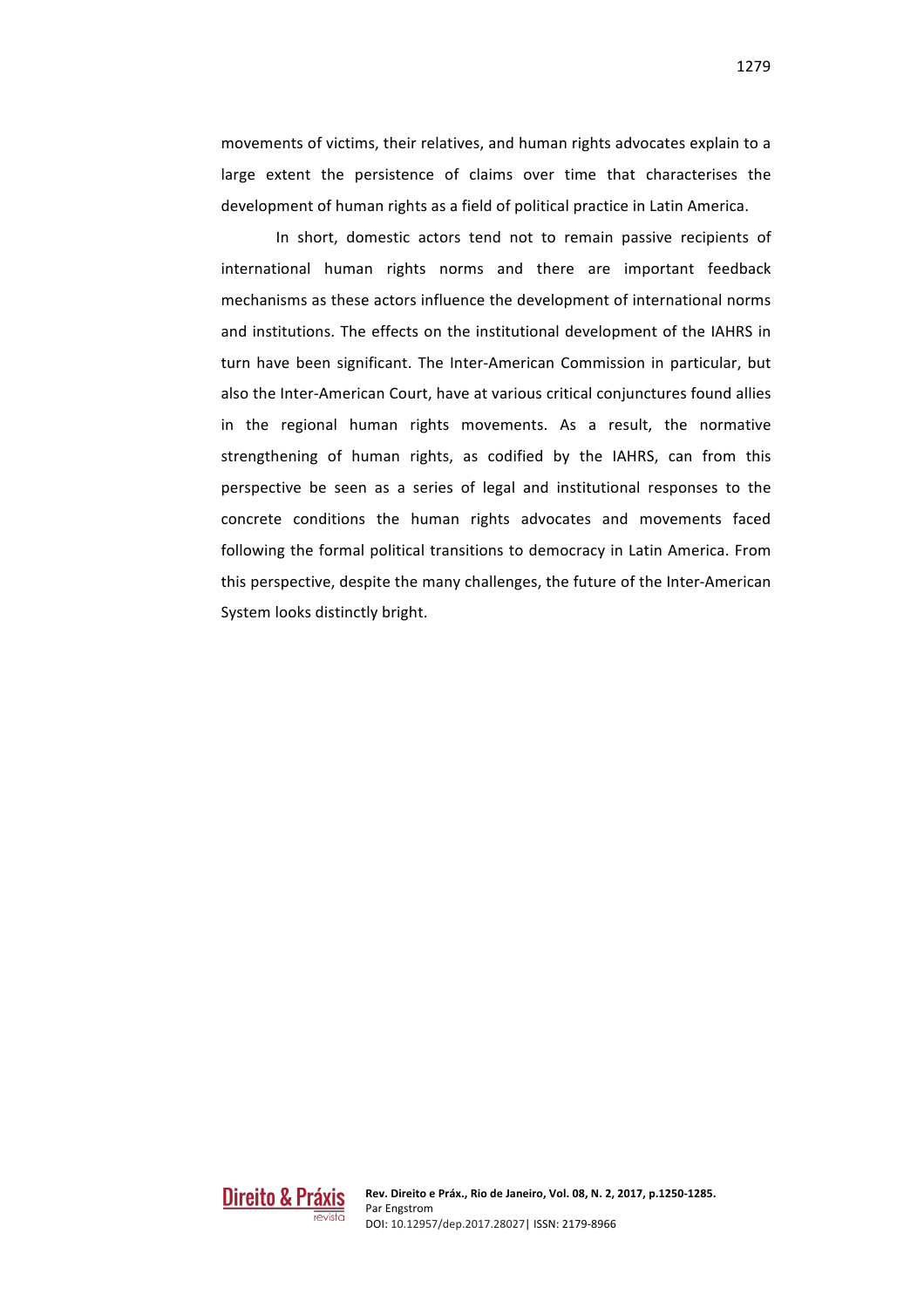#### **References**

Abregú, Martín (2004) 'La Aplicación Del Derecho Internacional De Los Derechos Humanos Por Los Tribunales Locales: Una Introducción' in Martín Abregú and Christian Courtis, eds., La Aplicación del Derecho Internacional de los Derechos Humanos por los Tribunales Locales (Buenos Aires: Editores del Puerto)

Albanese, Susana (1997) 'La Formula de la Cuarta Instancia' Jurisprudencia Argentina 6041 

Cançado Trindade, Antonio Augusto (2000) 'Current State and Perspectives of the Inter-American System of Human Rights Protection at the Dawn of a New Century' Tulane Journal of International and Comparative Law, 8.

Cassel, Douglass (2007) 'The Inter-American Court of Human Rights' in Due Process of Law Foundation *Victims Unsilenced: The Inter-American Human Rights System and Transitional Justice in Latin America* (Washington D.C.: Due Process of Law Foundation).

Contesse, Jorge (2016) 'Contestation and Deference in the Inter-American Human Rights System' Law and Contemporary Problems 79(2): 123-145.

Due Process of Law Foundation (2010) Digest of Latin American jurisprudence *on international crimes Vol. I* (Washington D.C.: Due Process of Law Foundation).

Due Process of Law Foundation (2013) *Digest of Latin American Jurisprudence on International Crimes Vol. II* (Washington D.C.: Due Process of Law Foundation).

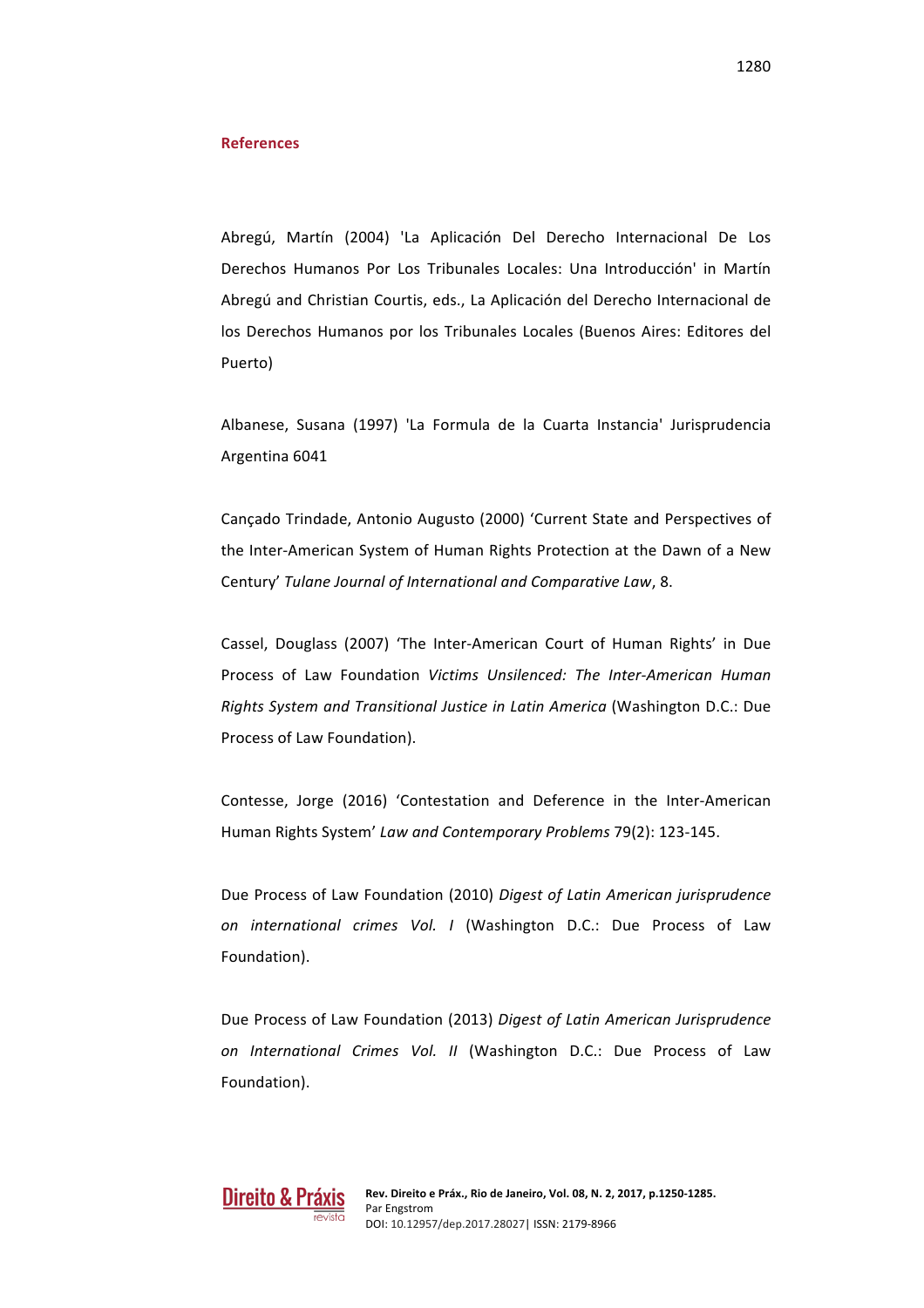Dulitzky, Ariel E. (2007) 'The Inter-American Commission on Human Rights' in Due Process of Law Foundation *Victims Unsilenced: The Inter-American Human Rights System and Transitional Justice in Latin America* (Washington D.C.: Due Process of Law Foundation).

Engstrom, Par, Courtney Hillebrecht, Alexandra Huneeus, Peter Low, and Clara Sandoval (2016) 'Strengthening the Impact of the Inter-American Human Rights System through Scholarly Research' Inter-American Human Rights *Network Reflective Report* April 2016.

Engstrom, Par, Paola Limón and Clara Sandoval (2016), '#CIDHenCrisis: urgent action needed to save the regional human rights system in the Americas' *democraciaAbierta/Open Democracy* 27 May 2016.

Engstrom, Par (forthcoming), (ed.) Beyond Compliance: Assessing the Impact of the Inter-American Human Rights System.

Engstrom, Par and Peter Low (forthcoming) 'Mobilising the Inter-American Human Rights System: Regional Litigation and Domestic Human Rights Impact in Latin America in Par Engstrom (ed.) *Beyond Compliance:* Assessing the *Impact of the Inter-American Human Rights System.* 

Ferreira, Marrielle Maia Alves and Rodrigo de Assis Lima (2017) 'O Ativismo de Direitos Humanos Brasileiro nos Relatórios da Comissão Interamericana de Direitos Humanos (1970-2015)' *Direito & Praxis* 8(2).

Finnemore, Martha (1993) 'International Organizations as Teachers of Norms: The United Nations Educational, Scientific, and Cultural Organization and Science Policy' *International Organization* 47(4).

González-Ocantos, Ezequiel A. (2016) Shifting Legal Visions: Judicial Change and Human Rights Trials in Latin America (Cambridge: Cambridge University Press).

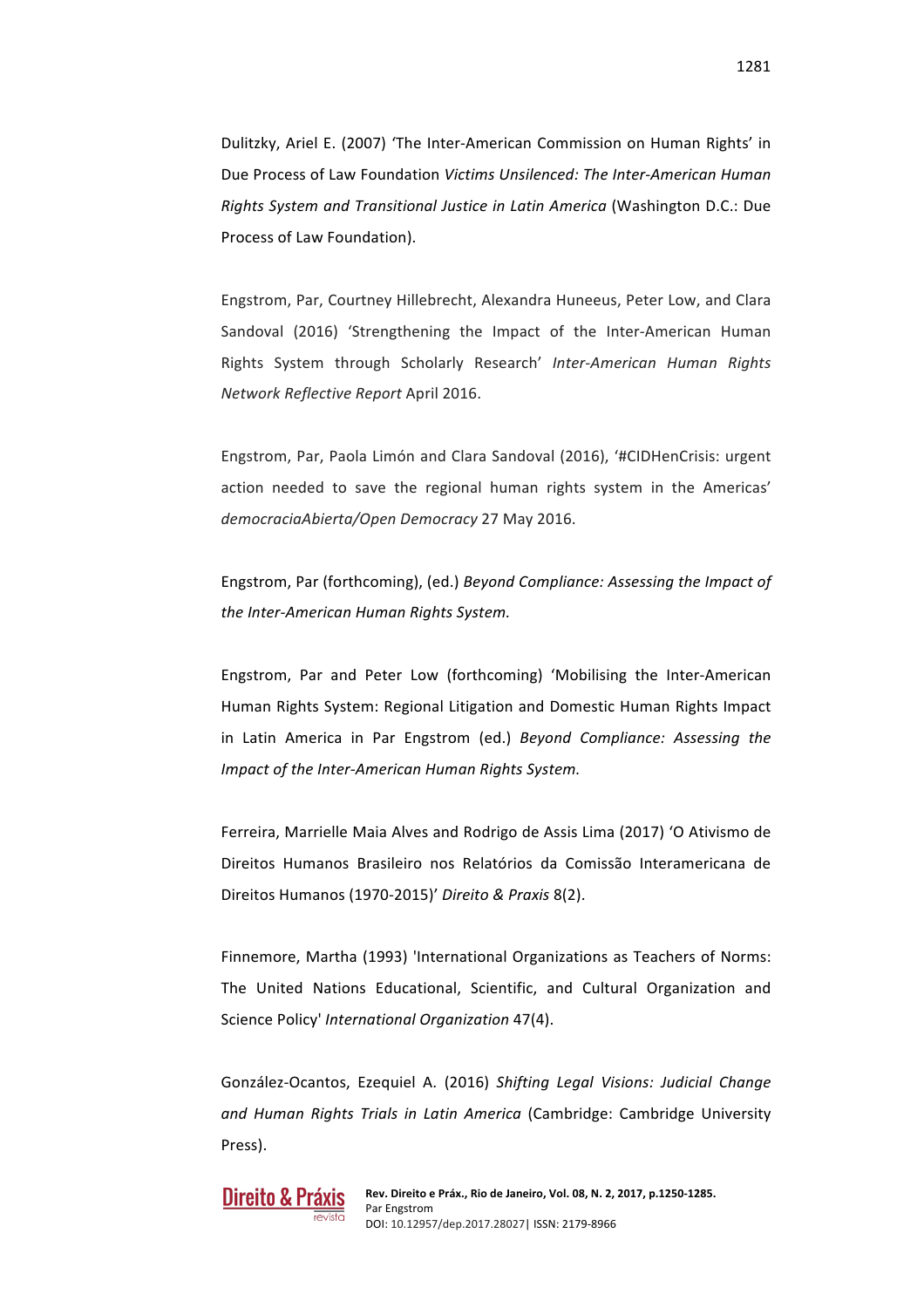Goodale, Mark and Sally Engle Merry (2007) (eds.) The Practice of Human *Rights: Tracking Law between the Global and the Local* (Cambridge: Cambridge University Press.

Hafner-Burton, Emilie M. and James Ron (2009) 'Seeing Double: Human Rights Impact through Qualitative and Quantitative Eyes' *World Politics* 61(2).

Hafner-Burton, Emilie M. (2012) 'International Regimes for Human Rights' *Annual Review of Political Science* 15(1): 265-286.

Hillebrecht, Courtney (2014) *Domestic Politics and International Human Rights Tribunals: The Problem of Compliance* (Cambridge: Cambridge University Press).

Howse, Robert and Ruti Teitel (2010) 'Beyond Compliance: Rethinking Why International Law Matters' Global Policy 1(2): 127-136.

Huneeus, Alexandra (2016) 'Constitutional Lawyers and the Inter-American Court's Varied Authority' Law and Contemporary Problems, 79: 179-207.

Levy, Marc A., Oran R. Young, and Michael Zürn (1995) 'The Study of International Regimes' *European Journal of International Relations* 1(3): 267- 330.

Medellín Urquiaga, Ximena (2015) Digest of Latin American Jurisprudence on *the Rights of Victims* (Washington D.C.: Due Process of Law Foundation).

O'Donnell, Guillermo (1993) 'The State, Democracy, and Some Conceptual Problems: A Latin American View with Glances at Some Post-Communist Countries' *World Development* 21(8): 1355-1369.

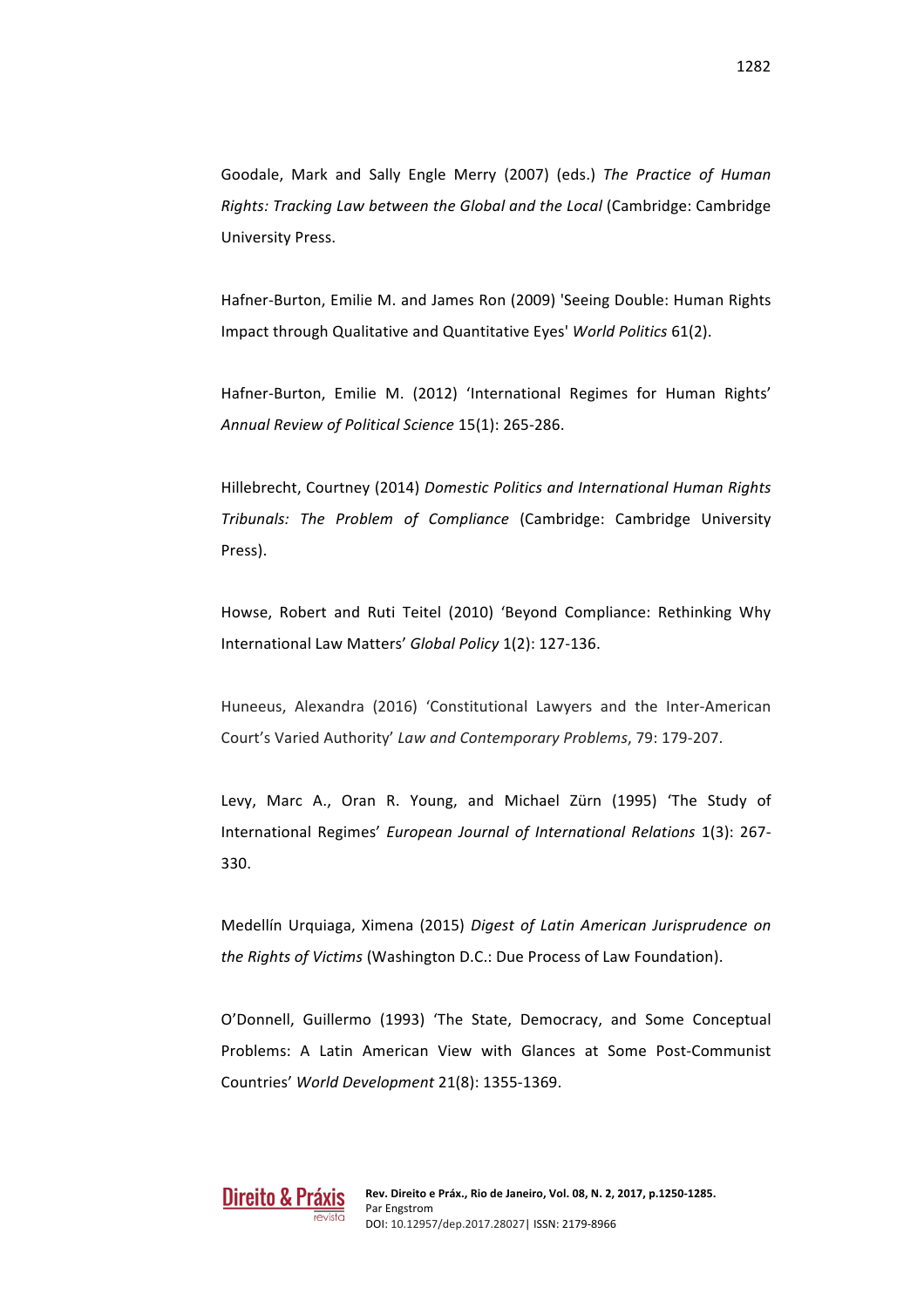Osmo, Carla and Kathia Martin-Chenut (2017) 'A Evolução da Participação das Vítimas no Sistema Interamericano: Fundamento e Significado do Direito de Participar' *Direito & Praxis* 8(2).

Pevehouse, Jon C. (2009) Democracy from Above: Regional Organizations and *Democratization* (Cambridge: Cambridge University Press).

Prandini, Mariana Assis (2017) 'Violence against Women as a transnational category in the Jurisprudence of the Inter-American Court of Human Rights' *Direito & Praxis* 8(2), pp. 1507-1544.

Raustiala, Kal and Anne-Marie Slaughter (2002) 'International Law, International Relations and Compliance' in Walter Carlsnaes, et al., eds., *Handbook of International Relations* (London: Sage).

Risse, Thomas, Stephen C. Ropp, and Kathryn Sikkink (1999) (eds.) The Power of Human Rights: International Norms and Domestic Change (Cambridge: Cambridge University Press).

Salazar, Katya, and Naomi Roth-Arriaza (2017) 'Democracia y transparencia en el SIDH: una experiencia en marcha' Direito & Praxis 8(2), p. 1652-1681.

Saltalamacchia, Natalia, Jimena Álvarez, Brianda Romero, and María José Urzúa (forthcoming) 'Friendly Settlements in the Inter-American Human Rights System: Efficiency, Effectiveness and Scope' in Par Engstrom (ed.) *Beyond Compliance: Assessing the Impact of the Inter-American Human Rights System.* 

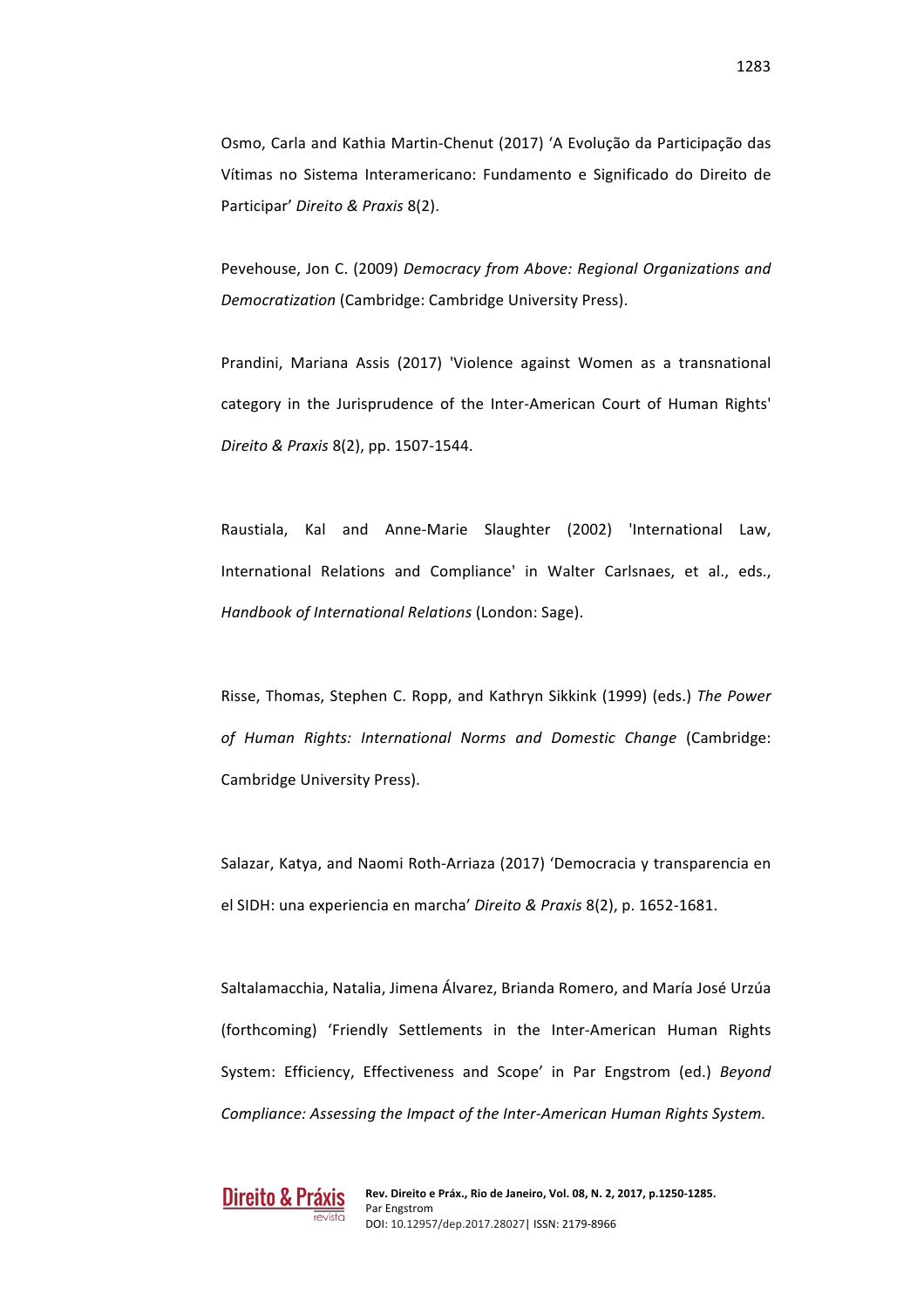Torelly, Marcelo (2015) 'Unidade, Fragmentação e Novos Atores no Direito Mundial: Leituras dos Operadores do Sistema Interamericano de Direitos Humanos sobre a Formação de Direitos Globais no Sistema Regional' in George Rodrigo Bandeira Galindo (ed.) *Fragmentação do Direito Internacional - Pontos e Contrapontos* (Belo Horizonte: Arraes).

Torelly, Marcelo (2016) 'Transnational Legal Process and Fundamental Rights in Latin America: How Does the Inter-American Human Rights System Reshape Domestic Constitutional Rights' in Pedro Rubim Borges Fortes, Larissa Verri Boratti, André Palacios Lleras and Tom Daly (eds.) Law and Policy in Latin *America – Transforming Courts, Institutions, and Rights* (St. Anthony's Series, London: Palgrave MacMillan).

Torelly, Marcelo (2017) 'Controle de Convencionalidade: constitucionalismo regional dos Direitos Humanos?' *Direito & Praxis* 8(1), p.321-353

Tsutsui, Kiyoteru, Claire Whitlinger, and Alwyn Lim (2012) 'International Human Rights Law and Social Movements: States' Resistance and Civil Society's Insistence' *Annual Review of Law and Social Science* 8: 367-96.

Veçoso, Fabia Fernandes and Carlos Arturo Villagrán Sandoval (2017) 'A Human Rights' tale of competing narratives' Direito & Praxis 8(2).